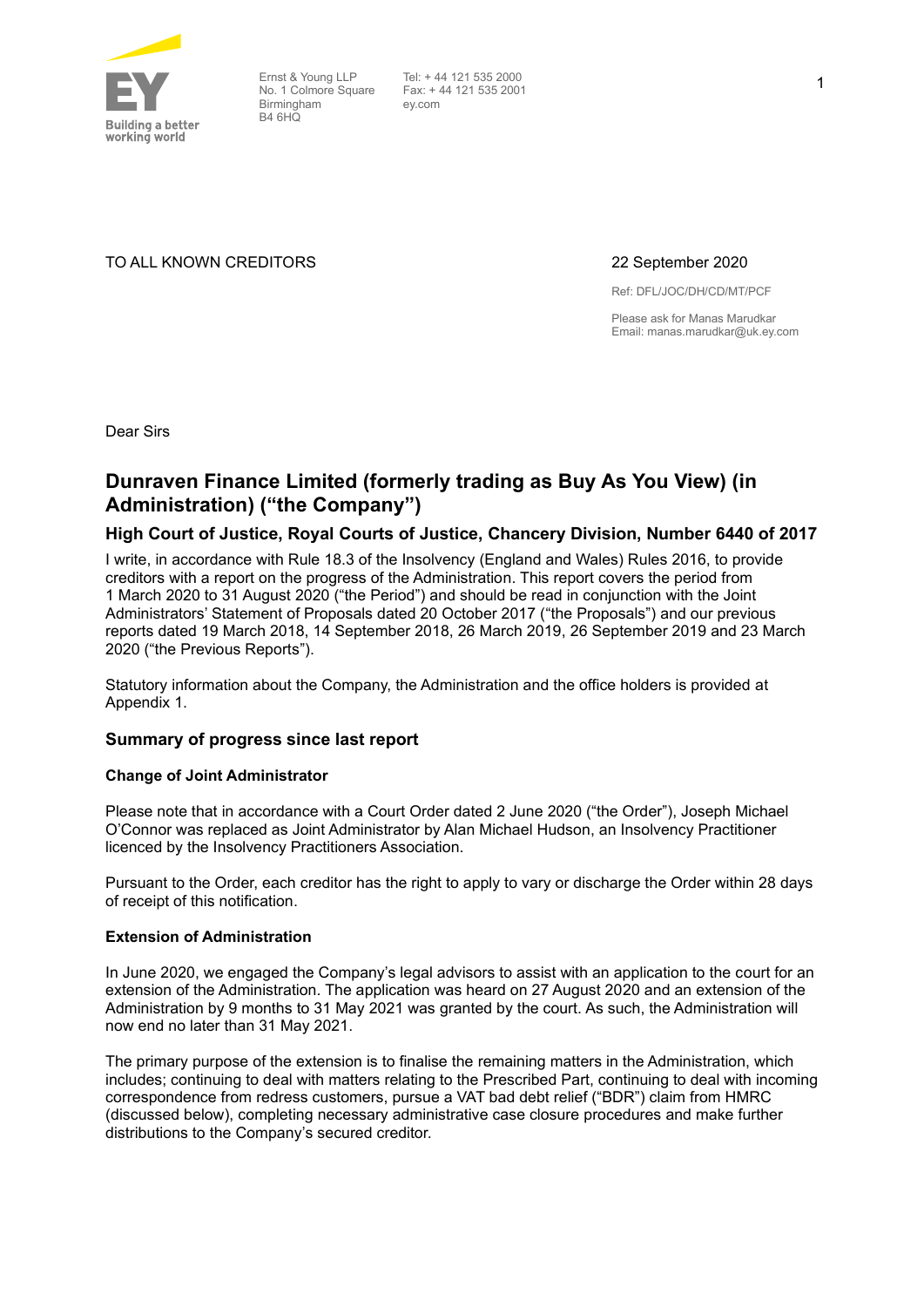

#### **Redress**

As stated in the Previous Reports, a certain number of the Company's customers had been identified as being potentially entitled to financial redress as a result of issues relating to their loan agreements, which occurred prior to the Joint Administrators' appointment.

During the Period, we have continued to undertake a significant amount of work in order to finalise the redress position and identify all customers affected. A total of 4,341 customers were identified as being potentially affected by redress (after offsetting balance adjustments for outstanding capital amounts due on loan agreements were applied), with the value of unsecured claims and expense claims relating to redress totalling c.£999k and c.£91k respectively.

On 27 April 2020, we wrote to all customers entitled to a redress claim to inform them of the specific redress issues which were applicable to their loan agreement. At the same time, those customers which were due an unsecured claim were also provided with statutory documents relating to the Prescribed Part, including details on how to submit their unsecured claim (if applicable). In accordance with the Insolvency (England and Wales) Rules 2016, redress creditors were required to submit their claims no later than 27 May 2020, unless their unsecured claim was less than £1,000, in which case it was automatically admitted by the Joint Administrators. A total of c.£107k of unsecured claims were not submitted by redress creditors, resulting in a final redress unsecured claim value of c.£892k.

Due to the impacts of COVID-19 and restrictions on being able to print cheques through normal procedures, the Joint Administrators engaged a 3<sup>rd</sup> party printing company to assist with the distribution of unsecured claims to creditors. On 22 July 2020, cheques were sent to redress creditors who had submitted an unsecured claim and to those creditors who were due a redress expense claim.

A large volume of incoming correspondence continues to be received from customers, typically seeking clarification on the value of their unsecured claim cheque or requesting name changes to their cheques due to the information held on the Company's records being out of date. A small number of customers have also declared they are yet to receive their cheques. We will continue to respond to these queries and anticipate this will continue for a number of weeks.

#### **Asset realisations**

#### *VAT reclaims*

During the Period, the Company has received £2,490 from HM Revenue and Customs ("HMRC") in respect of VAT reclaims. Total VAT reclaims of £1.99m have been received during the Administration, with £1.79m received from VAT returns submitted under the Company's new VAT registration.

#### *Interest*

During the Period, the Company has received £462 of interest income.

#### **Other trading matters**

#### *Customer overpayments*

As communicated in the Previous Reports, it was identified that a certain number of customers had overpaid on their agreements during the Administration due to issues relating to the allocation of payments by the Company's IT systems. These customers had overpaid based on the contractual amounts due up to the date collections activities ceased on 3 June 2019.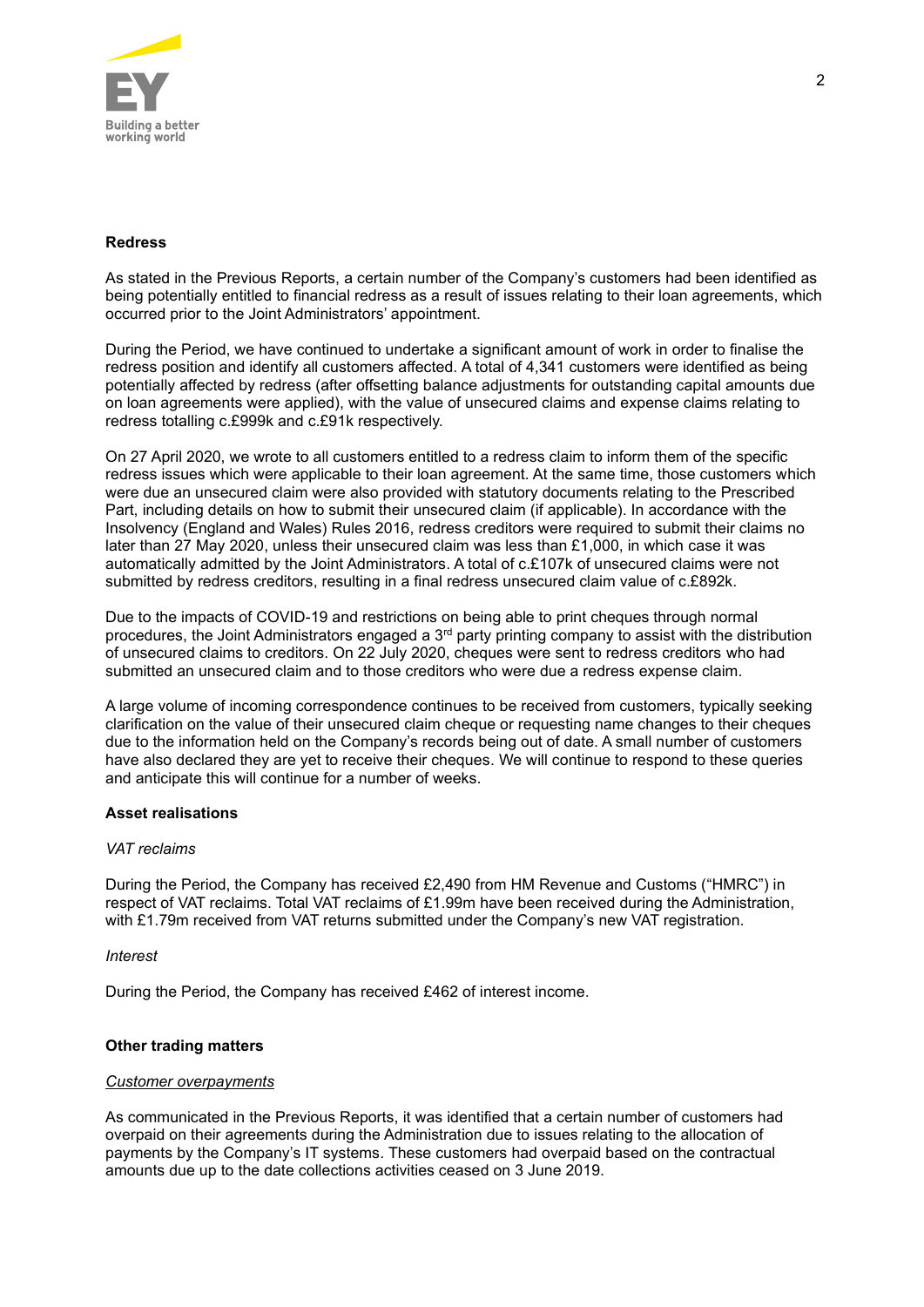

A total of 2,258 customers had been identified as overpaying, with customer overpayments totalling £12,267. On 22 July 2020, all customers due a refund for overpayments on their loan agreements had been written to, enclosing cheques for their refund. As at the date of this report, £8,797 remains outstanding by way of unbanked cheques.

#### *Release of funds held by Barclays*

As at the date of the Joint Administrators appointment, certain funds were held in a Company's preappointment bank account, which was primarily utilised for Direct Debit loan book collections. The Joint Administrators transferred Direct Debit collections to be received into a post-appointment bank account, however some funds were retained by Barclays in the event of receiving Direct Debit Indemnity Claims ("DDIC") from customers during the Administration.

Due to there being minimal DDIC activity since the cessation of collection activities, Barclays have agreed to release c.£54k to the Company's post appointment bank account. A remainder of c.£9k is still retained by Barclays, which we expect to receive prior to the closure of the Administration.

#### **HMRC**

#### *VAT*

A VAT bad debt relief ("BDR") claim of c.£197k was submitted to HMRC on 29 June 2020, based on uncollected loan agreement balances following the cessation of collection activities. The Joint Administrators anticipated that there would be a delay in receiving the claim, both as a result of delays in processing VAT reclaims by HMRC due to COVID-19 and the unusual large nature of this claim given the Company had ceased collection activities over 12 months ago. EY's specialist VAT team have remained in dialogue with HMRC regarding the timing of the reclaim, which we expect to receive in the coming weeks.

The Company have also received notification from HMRC that VAT returns are now required to be submitted monthly rather than quarterly. Due to the increased time costs associated with completing monthly VAT returns, we will be seeking to de-register for VAT purposes once matters relating to the BDR claim have been finalised.

#### *Corporation tax*

The Company's final trading corporation tax return for the period 31 August 2018 to 3 June 2019 was submitted on 2 June 2020. No corporation tax was due.

#### **Receipts and payments account**

A summary of our receipts and payments for the period from 1 March 2020 to 31 August 2020, is attached at Appendix 2. It does not reflect estimated future realisations or costs.

#### **Joint Administrators' remuneration**

The statutory provisions relating to remuneration are set out in Part 18 of the Insolvency (England and Wales) Rules 2016. Further information is given in the Association of Business Recovery Professionals' publication 'A Creditors' Guide to Administrators' Fees', a copy of which may be accessed from the web site of the Institute of Chartered Accountants in England and Wales at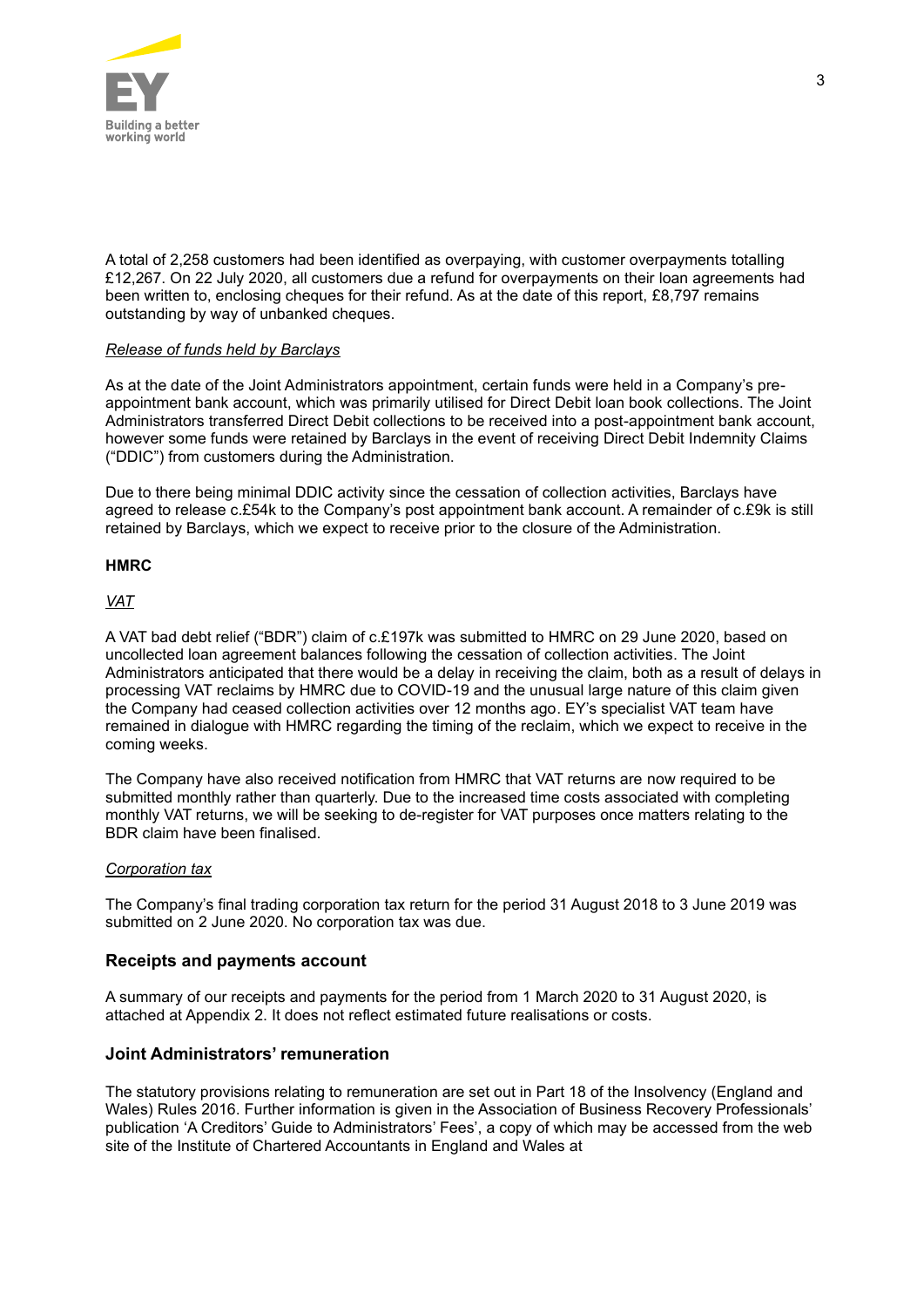

<https://www.icaew.com/en/technical/insolvency/creditors-guides> or is available in hard copy upon written request to me.

In certain circumstances, creditors are entitled to request further information about our remuneration or expenses, or to apply to court if they consider the costs to be excessive (Rules 18.9 and 18.34 of the Insolvency (England and Wales) Rules 2016). Further information is provided in 'A Creditors' Guide to Administrators' Fees' referred to above.

As communicated in the Previous Reports, our remuneration was fixed on a time-cost basis, initially capped at £1,175,000 (exclusive of VAT), by resolution of the secured and preferential creditors on 30 November 2017. A further increase in our capped remuneration from £1,175,000 (exclusive of VAT) to £1,450,000 (exclusive of VAT) was approved by resolution of the secured and preferential creditors on 19 April 2019.

During the Period, we have incurred time costs of £451,585, bringing cumulative time costs incurred to £3,611,839. An analysis of the time spent during the Administration, plus a comparison with the updated fee estimate as at 28 February 2019 ("Fee Estimate"), is attached at Appendix 4 to this report.

As at 31 August 2020, we have drawn total remuneration of £1,000,000. Of this sum, £nil was paid during the Period. Additional remuneration of £250,000 was billed in the Period, but not paid until after 31 August 2020, which would bring total remuneration drawn to £1,250,000.

We anticipate that our time costs will exceed the Fee Estimate by c.£800k. This is largely a result of the additional work undertaken for redress matters and additional time expected to be incurred as a result of the extension of the Administration. A further explanation, by activity, is provided below in respect of activities which have already exceed the Fee Estimate:

#### • *Accounting and Administration*

We have exceeded our estimate in relation to this category due to the extension of the run-off trading period discussed in the Previous Reports. Furthermore, during the Period we have settled the majority of final trading liabilities and reconciled final amounts due to postappointment suppliers. Ongoing treasury and cashiering tasks continue to be required as part of the normal Administration processes, including case closure procedures.

• *Bank and statutory reporting*

Additional volumes of work had been required in order to prepare the necessary weekly and monthly updates for the secured creditor. Additional reporting had also been required for the FCA regarding the Company's loan book and redress matters. Additional statutory reporting is required due to the extension of the Administration.

• *Prescribed Part / Creditors*

The Prescribed Part activity was a new activity code which was not included in the original Fee Estimate. All work allocated to this code relates to matters with regards to preparing to pay the Prescribed Part to unsecured creditors. We expect to incur more time relating to the Prescribed Part and redress matters as we continue to deal largely with incoming correspondence from redress customers.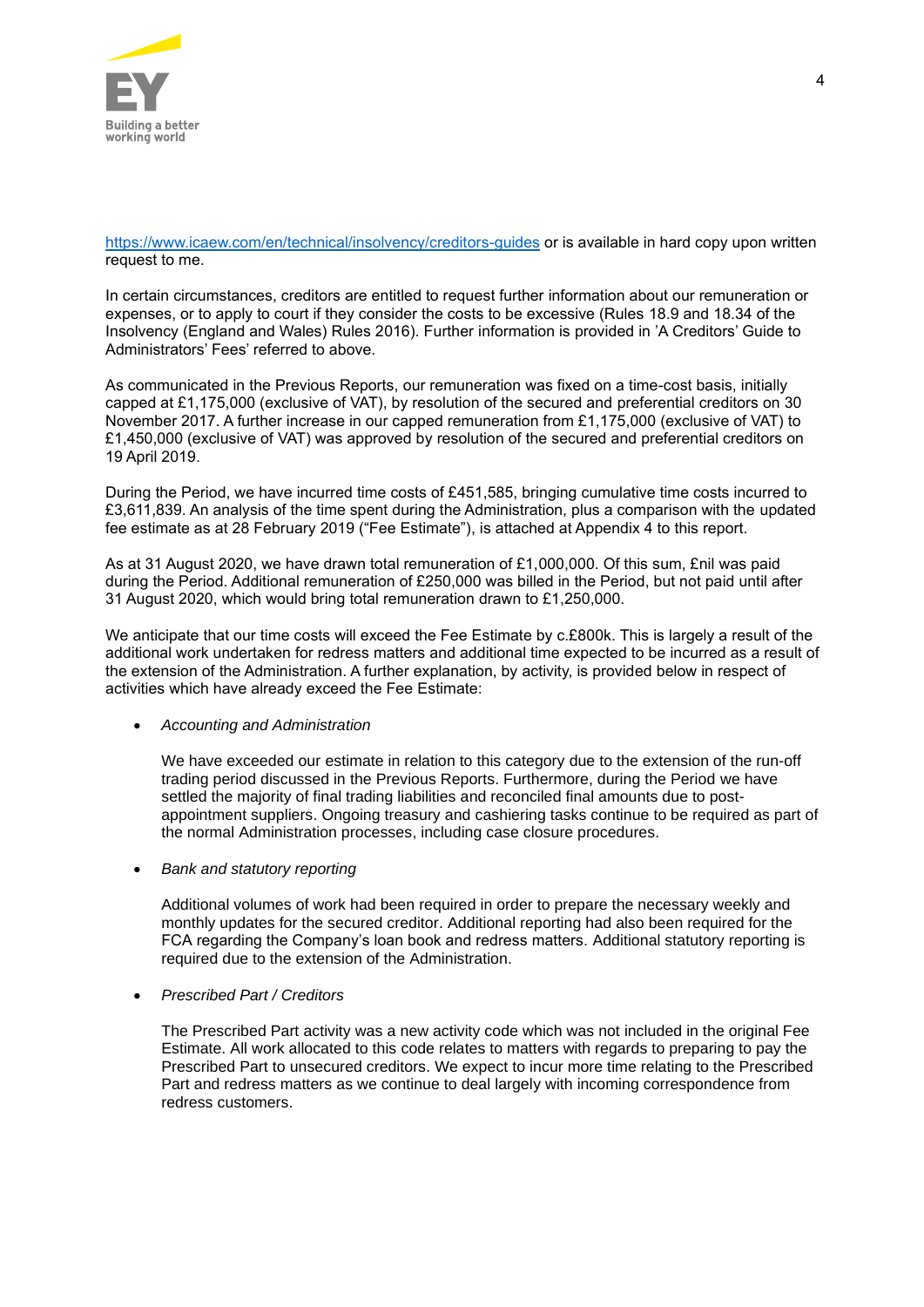

• *Trading* 

As stated in the Previous Reports, we had exceeded our estimate in relation to trading aspects of the Administration due to the extended period of trading.

• *VAT and taxation*

We have exceeded the Fee Estimate due to additional VAT returns required to be submitted during the Administration (due to the extension of Administration and moving to monthly VAT returns), In addition, additional time has been spent calculating and pursuing the BDR claim.

We will not draw remuneration in excess of £1,450,000 (exclusive of VAT) without prior approval from the secured and preferential creditors.

#### **Joint Administrators' statement of expenses incurred**

During the Period, we have incurred expenses totalling £86,526 (exclusive of VAT). There is a breakdown of expenses incurred in the Period and to date at Appendix 3 of this report.

#### **Distributions to creditors**

#### **Secured creditor**

As at 31 August 2020, seventeen distributions totalling £10.49m have been made to the Company's secured creditor, Hayfin Services LLP ("Hayfin", acting as agent and security agent).

A distribution of £1m was made during the Period. We intend to make further distributions to Hayfin during the remainder of the Administration. We still anticipate that Hayfin will suffer a shortfall against its c. £14.64m debt outstanding at the date of appointment.

#### **Preferential creditors**

As at 31 August 2020, a total of £9,734 has been distributed to preferential creditors during the Administration relating to former employee salaries, accrued holiday pay and pension contributions.

A further £190 of preferential creditor payments made remain unclaimed due to cheques remaining unbanked.

#### **Unsecured creditors**

On 27 April 2020, the Joint Administrators notified the Company's unsecured creditors of their intention to declare a dividend. Creditors were requested to prove their debts no later than 27 May 2020. After claim adjudication, the value of unsecured claims agreed totalled £32,889,089.

As previously estimated, there were insufficient funds to enable a distribution to the unsecured creditors other than by virtue of the Prescribed Part. The value of the Prescribed Part was £600k, prior to the deduction of £45k for Joint Administrators fees associated with dealing with the Prescribed Part.

The Prescribed Part is a proportion of floating charge assets set aside for unsecured creditors pursuant to section 176A of the Act. The Prescribed Part applies to floating charges created on or after 15 September 2003. As Hayfin's charges were created after 15 September 2003, section 176A of the Act applies to this Administration.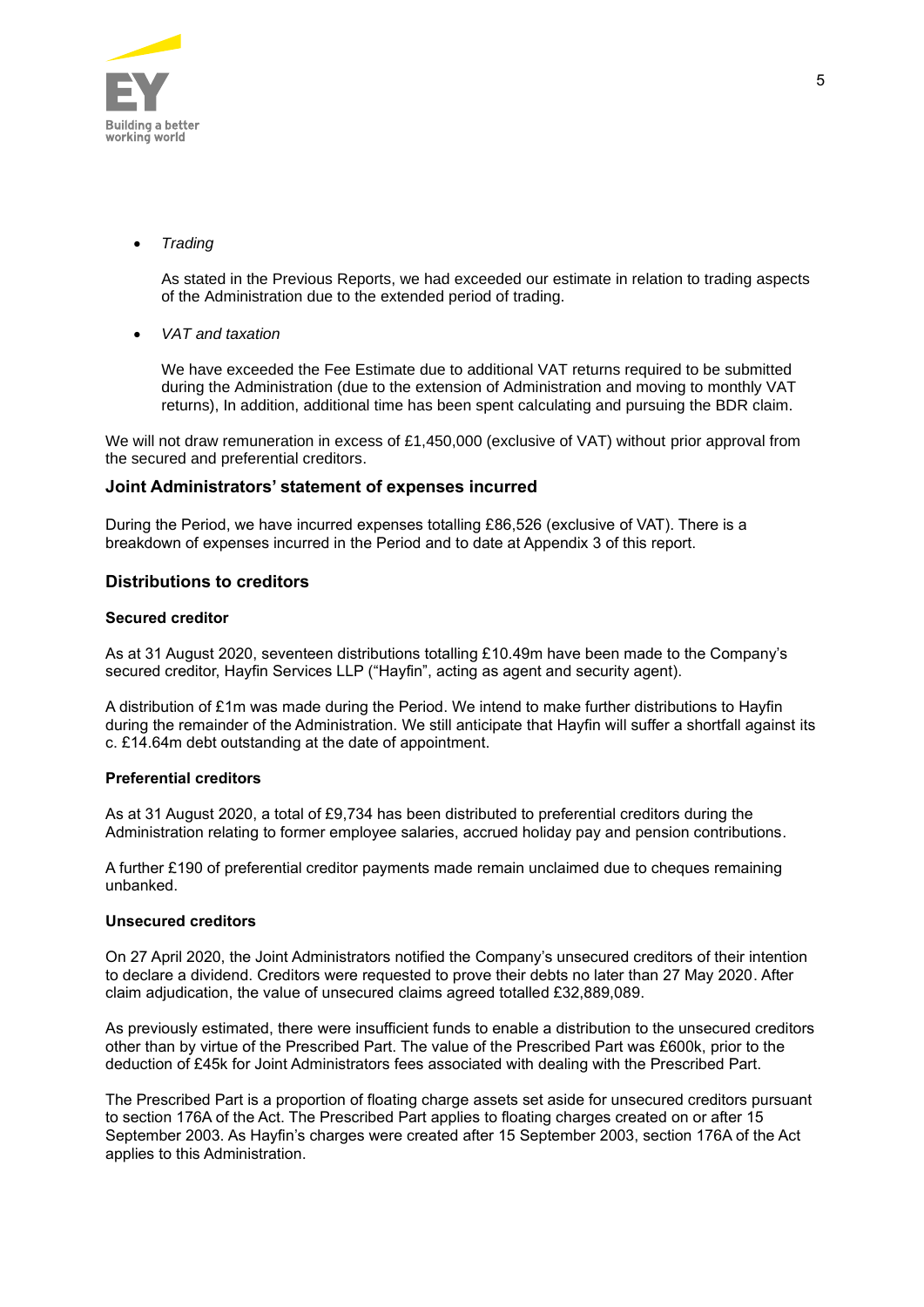

On 20 July 2020, the Joint Administrators formally declared a dividend of 1.69p in the pound to the Company's unsecured creditors, based on a total distributable Prescribed Part of £555k (after deduction of Joint Administrator fees). No further dividend to the Company's unsecured creditors is expected.

#### **Remaining work**

Our work over the coming months will be focused on preparing for case closure. Future tasks will include, but are not limited to, the following:

- Continuing to deal with incoming correspondence from the Company's customers, including queries relating to distributions made via the Prescribed Part;
- Pursue the recovery of the VAT BDR claim submitted to HMRC;
- Prepare and file the final corporation tax and VAT returns, prior to de-registering and seeking tax clearance from the relevant authorities;
- Completion of statutory requirements of the Administration, including reporting to creditors;
- Communicating with other stakeholders, including the FCA;
- Making distributions to the secured creditor (as appropriate);
- Finalising the Administration including the completion of required administrative case closure procedures; and
- Any such actions required to be undertaken by the Administrators to fulfil the purpose of the Administration.

#### **Next report**

We will report to you again at the conclusion of the Administration or in six months' time, whichever is sooner.

Should you have any queries in respect of this report or the Administration in general, please do not hesitate to contact my colleague, Manas Marudkar, on 0121 535 2604.

Yours faithfully for the Company

 $0. c.$  for  $d$ 

D C Hurd Joint Administrator

Enc: Appendix 1 – Statutory and company information Appendix 2 – Joint Administrators' receipts and payments account Appendix 3 – Summary of Joint Administrators' expenses incurred Appendix 4 – Summary of Joint Administrators' time costs

The affairs, business and property of the Company are being managed by the Joint Administrators, D C Hurd and A M Hudson, who act as agents of the Company only and without personal liability.

D C Hurd is licensed in the United Kingdom to act as an insolvency practitioner by The Institute of Chartered Accountants in England and Wales. A M Hudson is licensed in the United Kingdom to act as an insolvency practitioner by the Insolvency Practitioners Association.

The Joint Administrators may act as data controllers of personal data as defined by the General Data Protection Regulation 2016/679, depending upon the specific processing activities undertaken. Ernst & Young LLP and/or the Company may act as a data processor on the instructions of the Joint Administrators. Personal data will be kept secure and processed only for matters relating to the Joint Administrator's appointment. The Office Holder Data Privacy Notice can be found a[t www.ey.com/uk/officeholderprivacy.](http://www.ey.com/uk/officeholderprivacy)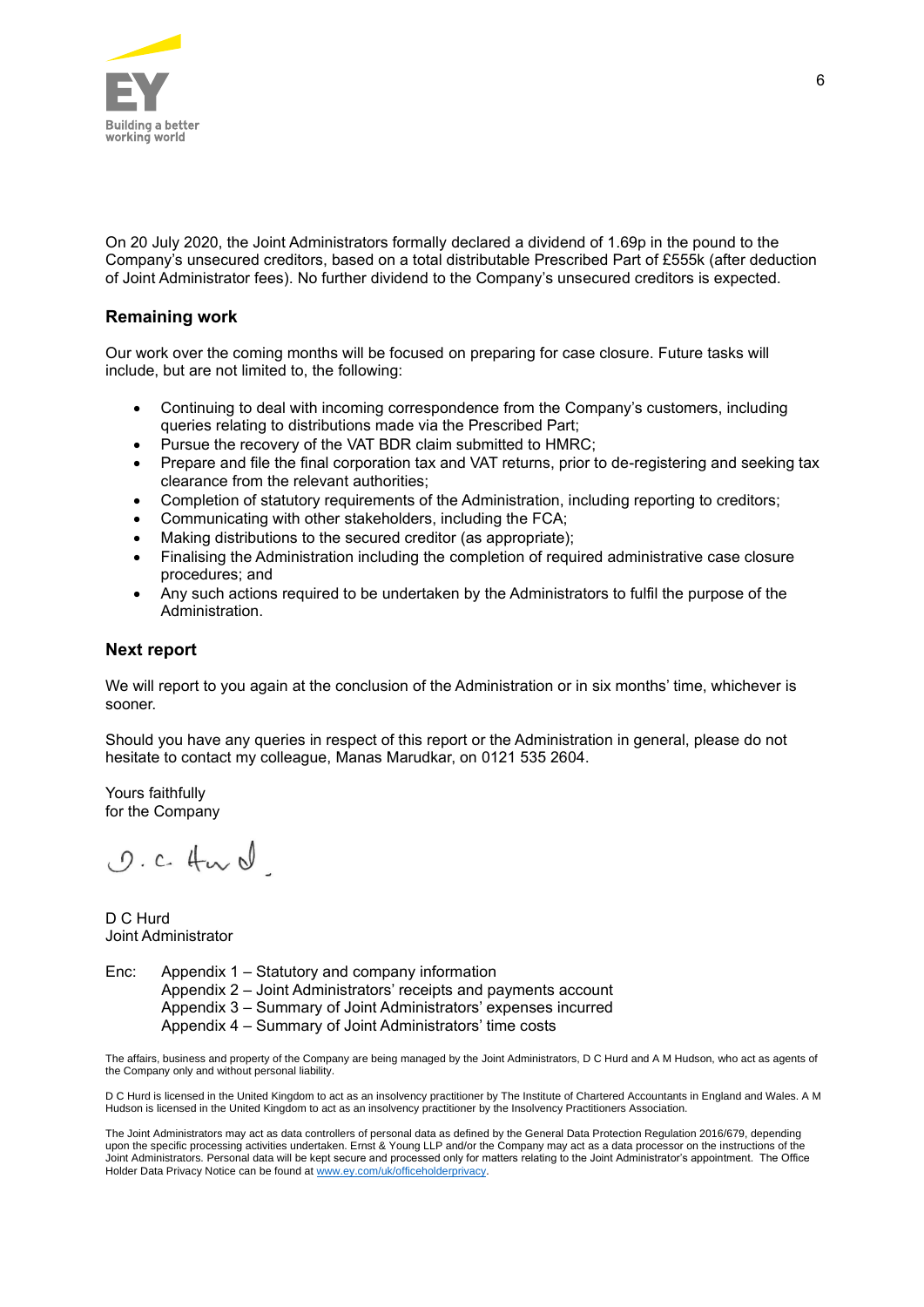

# **Appendix 1**

# **Dunraven Finance Limited (formerly trading as Buy As You View) (in Administration) ("the Company")**

### **Information about the proceedings, the company and the office holders, as required by Rule 18.3(1) of the Insolvency (England and Wales) Rules 2016**

| Name of court:                                                                       | High Court of Justice, Royal Courts of Justice, Chancery<br><b>Division</b>             |
|--------------------------------------------------------------------------------------|-----------------------------------------------------------------------------------------|
| Court reference:                                                                     | 6440 of 2017                                                                            |
| Registered name of the Company:                                                      | Dunraven Finance Limited                                                                |
| Registered office address of the Company:                                            | c/o Ernst & Young LLP, No. 1 Colmore Square,<br>Birmingham, B4 6HQ                      |
| Registered number:                                                                   | 01252688                                                                                |
| Country of incorporation (for a company incorporated<br>outside the United Kingdom): | n/a                                                                                     |
| Date of appointment of the Joint Administrators:                                     | 31 August 2017                                                                          |
| Details of any changes of Joint Administrators:                                      | 31 August 2017 - Joseph Michael O'Connor appointed as<br>Joint Administrator            |
|                                                                                      | 2 June 2020 - Joseph Michael O'Connor resigned and<br>replaced by Alan Michael Hudson   |
| Full names of the Joint Administrators:                                              | Alan Michael Hudson and Daniel Christopher Hurd                                         |
| Office holder number(s):                                                             | 9200 and 20030                                                                          |
| Joint Administrators' address(es):                                                   | Alan Michael Hudson, Ernst & Young LLP,<br>1 More London Place, London, SE1 2AF         |
|                                                                                      | Daniel Christopher Hurd, Ernst & Young LLP,<br>No. 1 Colmore Square, Birmingham, B4 6HQ |
| Telephone number:                                                                    | 0121 535 2675                                                                           |
| Name of alternative person to contact with enquiries<br>about the case:              | Manas Marudkar                                                                          |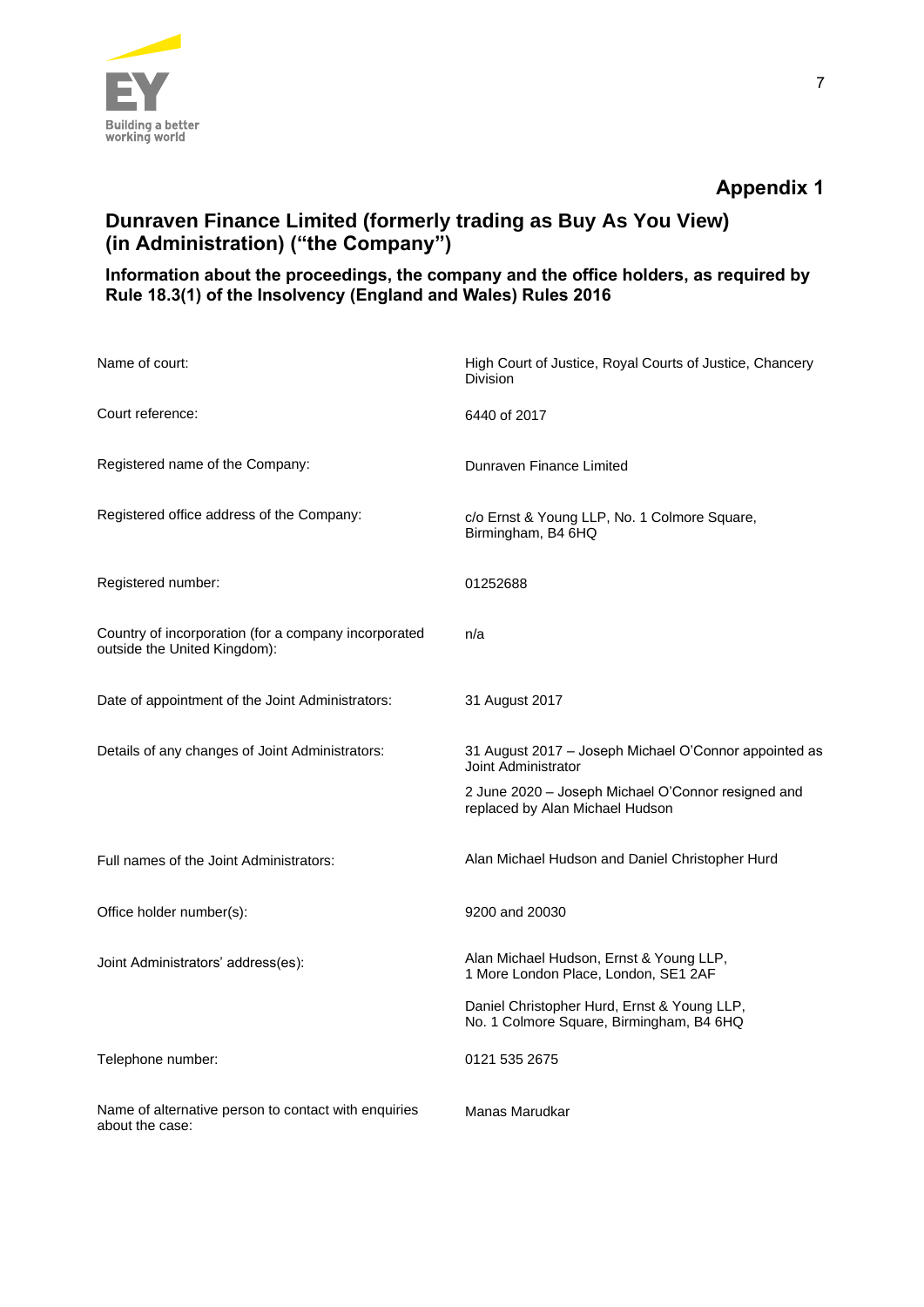

# **Dunraven Finance Limited (formerly trading as Buy As You View) (in Administration) ("the Company")**

### **Summary of Joint Administrators' receipts and payments account for the period from 1 March 2020 to 31 August 2020 ("the Period") and cumulative to date**

| SoA - estimated<br>realisable value<br>(£) |                                                    | 31 August 2017 -<br>29 February 2020 (£) | 1 March 2020 -<br>31 August 2020<br>(£) | Cumulative to date<br>(£) | <b>Notes</b> |
|--------------------------------------------|----------------------------------------------------|------------------------------------------|-----------------------------------------|---------------------------|--------------|
|                                            | <b>Fixed charge realisations</b>                   |                                          |                                         |                           | $\mathbf{1}$ |
|                                            | <b>Floating charge realisations</b>                |                                          |                                         |                           | 2,3          |
| 13,343,067                                 | Customer loans                                     | 20,208,996                               | (3,470)                                 | 20,205,526                | 4,5          |
| 2,621,698                                  | Cash at appointment                                | 2,639,747                                |                                         | 2,639,747                 |              |
|                                            | VAT reclaims                                       | 1,991,023                                | 2,490                                   | 1,993,513                 |              |
| 37,884                                     | EPS net income / sales ledger                      | 246,530                                  |                                         | 246,530                   |              |
| 88,132                                     | <b>Stock</b>                                       | 137,271                                  |                                         | 137,271                   |              |
|                                            | Sundry / other income                              | 25,506                                   |                                         | 25,506                    |              |
| 50,000                                     | Supplier bonds                                     | 26,893                                   |                                         | 26,893                    |              |
| $\overline{\phantom{a}}$                   | Insurance claims                                   | 11,030                                   | ÷                                       | 11,030                    |              |
|                                            | <b>Bank interest</b>                               | 34,400                                   | 462                                     | 34,862                    |              |
| 17,755                                     | IT systems and software licences                   | 5,833                                    |                                         | 5,833                     |              |
| 16,158,536                                 |                                                    | 25,327,228                               | (518)                                   | 25,326,711                |              |
|                                            | Payments                                           |                                          |                                         |                           |              |
|                                            |                                                    |                                          |                                         |                           | 2,3<br>6     |
|                                            | Staff and people<br>Customer servicing and repairs | (6,072,325)<br>(1,390,940)               | (4)                                     | (6,072,329)               |              |
|                                            |                                                    |                                          |                                         | (1,390,940)               |              |
|                                            | Telecommunications and IT                          | (1,332,494)<br>(714, 272)                |                                         | (1, 332, 494)             |              |
|                                            | Property<br>Vehicles                               |                                          |                                         | (714, 272)                |              |
|                                            |                                                    | (651, 668)                               |                                         | (651, 668)                |              |
|                                            | Agent fees                                         | (453, 575)                               |                                         | (453, 575)                |              |
|                                            | Irrecoverable VAT                                  | (350, 723)                               | (1,905)                                 | (352, 627)                |              |
|                                            | Bank charges                                       | (210, 350)                               | (2, 162)                                | (212, 512)                |              |
|                                            | Insurance                                          | (219, 908)                               |                                         | (219, 908)                |              |
|                                            | Legal fees                                         | (128, 425)                               | (15, 464)                               | (143, 889)                |              |
|                                            | Printing, postage and stationery                   | (132, 324)                               |                                         | (132, 324)                |              |
|                                            | Redress expense claims                             | $\overline{\phantom{a}}$                 | (66, 848)                               | (66, 848)                 | 7            |
|                                            | Sundry / other expenses                            | (83,650)                                 | (143)                                   | (83, 793)                 |              |
|                                            | Joint Administrators' category 1 disbursements     | (36,073)                                 |                                         | (36,073)                  |              |
|                                            | Joint Administrators' category 2 disbursements     | (12, 478)                                |                                         | (12, 478)                 |              |
|                                            | <b>DDIC Charges</b><br>Corporation tax             | (10, 889)                                |                                         | (10, 889)                 |              |
|                                            |                                                    | (11,800,094)                             | (86, 526)                               | (11,886,620)              |              |
|                                            |                                                    |                                          |                                         |                           |              |
|                                            | Joint Administrators' remuneration                 | (1,000,000)                              |                                         | (1,000,000)               |              |
|                                            |                                                    | (12,800,094)                             | (86, 526)                               | (12,886,620)              |              |
|                                            | <b>Distributions</b>                               |                                          |                                         |                           |              |
|                                            | Secured creditor                                   | (9,490,000)                              | (1,000,000)                             | (10, 490, 000)            |              |
|                                            | Preferential creditors                             | (9,734)                                  |                                         | (9,734)                   | 8            |
|                                            | Unsecured creditors                                |                                          | (545, 243)                              | (545, 243)                | 9            |
|                                            |                                                    | (9, 499, 734)                            | (1, 545, 243)                           | (11, 044, 977)            |              |
|                                            | <b>Balance in hand</b>                             | 3,027,401                                | (1,632,287)                             | 1,395,114                 |              |
|                                            | Represented by                                     |                                          |                                         |                           |              |
|                                            | Current accounts                                   | 2,774,541                                | (1,634,050)                             | 1,140,490                 |              |
|                                            | PAYE / NIC control account                         |                                          |                                         |                           |              |
|                                            | VAT control account                                | 252,860                                  | 1,792                                   | 254,652                   | 10           |
|                                            | Rent deposit control account                       |                                          |                                         |                           |              |
|                                            | Customer collections to return                     |                                          | (28)                                    | (28)                      | 11           |
|                                            |                                                    | 3,027,401                                | (1,632,287)                             | 1,395,114                 |              |
|                                            |                                                    |                                          |                                         |                           |              |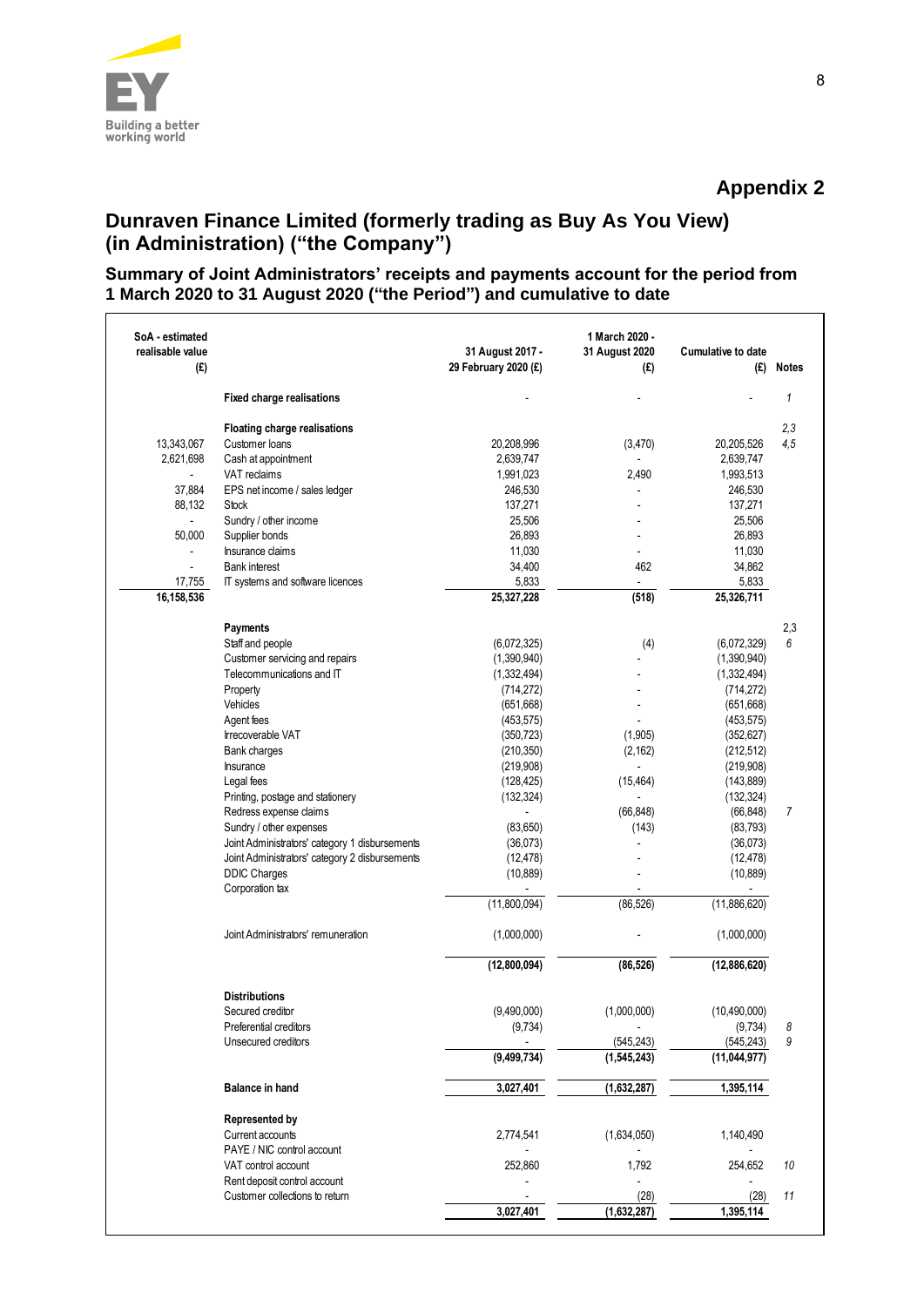

# **Appendix 2 (continued)**

#### **Notes**

- 1. There are no fixed charge assets. All realisations are in relation to floating charge assets.
- 2. Receipts and payments are stated net of VAT.
- 3. The receipts and payments account have been prepared on a cash basis and does not take account of future receipts and payments.
- 4. Receipts from customer loans represent the aggregate collections of capital, interest and premiums from All Sorted and EPS (the Company's warranty and insurance schemes).
- 5. Reduction in customer loans receipts in the Period is based on overpayment cheques cashed by customers (discussed previously in the report). A further £8,797 remains to be banked.
- 6. £4 payment relating to unpaid class 1A NIC contributions for the 2019/20 tax year. No further class 1A NIC contributions are due.
- 7. Relates to redress expense claims. A further £22,449 remains to be banked by / distributed to customers due a redress expense claim.
- 8. £190 continues to be outstanding to preferential creditors due to unpresented cheques.
- 9. Relates to the Prescribed Part distribution. A further £9,757 remains to be banked by / distributed to creditors due an unsecured claim.
- 10. The VAT control account is represented as follows:

| Represented by                                         | Total<br>(£) |
|--------------------------------------------------------|--------------|
| VAT reclaims received (new registration)               | 1,791,212    |
| VAT reclaims due                                       | 197.305      |
| VAT control account                                    | 21           |
| Bad debt relief claims submitted during Administration | (1,682,162)  |
| Loan cancellations                                     | (51,724)     |
|                                                        | 254.652      |

11. £28 received into the Company's bank account relating to loan book collections. This will be refunded back to customers, given collections ceased on 3 June 2019.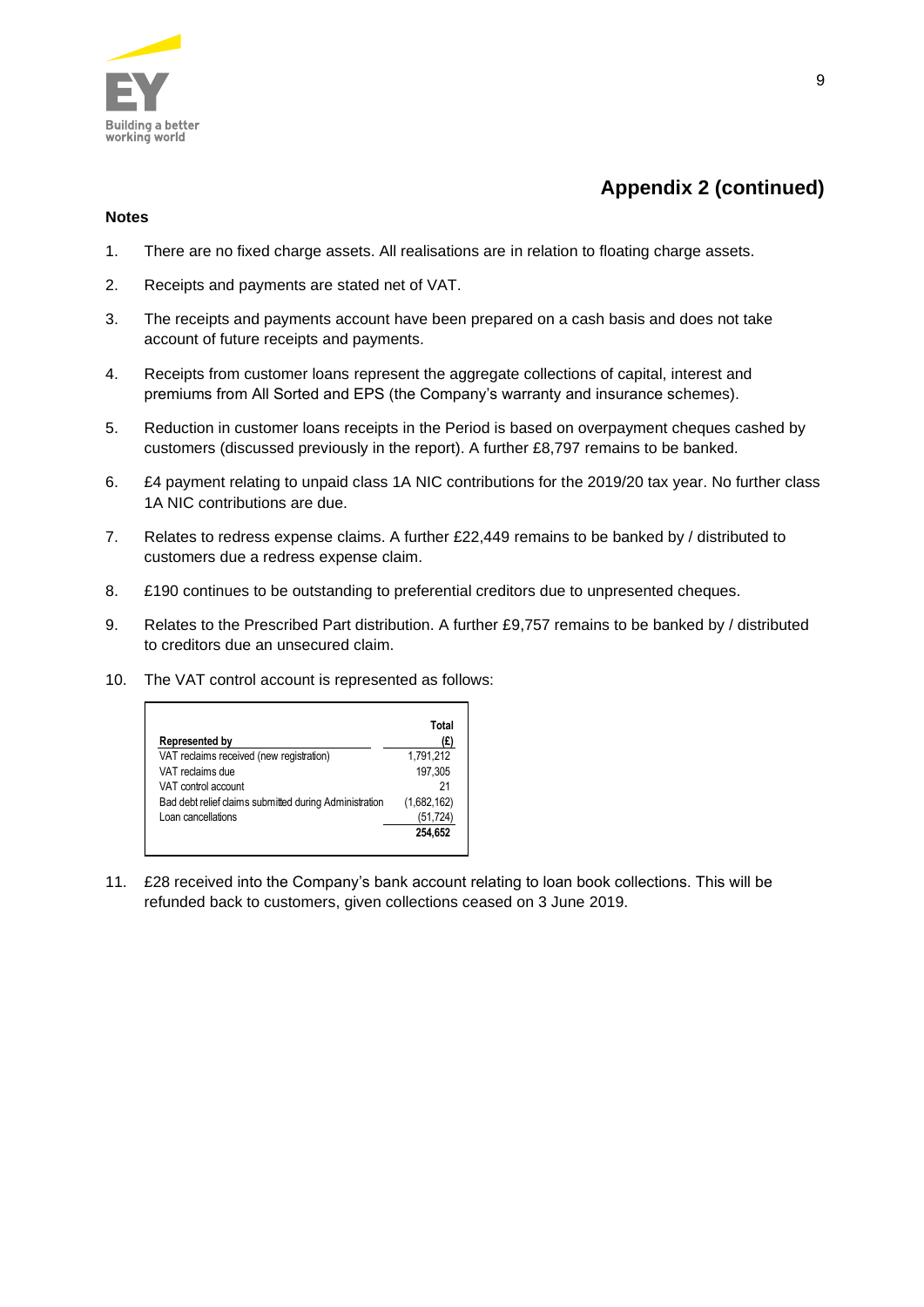

# **Dunraven Finance Limited (formerly trading as Buy As You View) (in Administration) ("the Company")**

**Summary of Joint Administrators' expenses incurred from 1 March 2020 to 31 August 2020 ("the Period"), with a comparison to the revised estimate dated 28 February 2019**

|                                                | Per revised<br>estimate as at<br>28 February | Paid as at<br>29 February | Paid<br>during the |             |              |                |
|------------------------------------------------|----------------------------------------------|---------------------------|--------------------|-------------|--------------|----------------|
|                                                | 2019                                         | 2020                      | Period             | Outstanding | <b>Total</b> |                |
| Type of expense                                | (£)                                          | (£)                       | (E)                | (E)         | (E)          | <b>Notes</b>   |
| Agent fees                                     | 490,000                                      | 453,575                   |                    | 16,425      | 470,000      | 3              |
| Bank charges                                   | 290,000                                      | 210,350                   | 2,162              | 87,488      | 300,000      | 4              |
| Corporation tax                                | <b>TBC</b>                                   |                           |                    | <b>TBC</b>  | <b>TBC</b>   |                |
| Customer servicing and repairs                 | 1,390,000                                    | 1,390,940                 |                    |             | 1,390,940    |                |
| <b>DDIC Charges</b>                            |                                              | 10.889                    |                    | 8,950       | 19.839       | 5              |
| Insurance                                      | 280,000                                      | 219,908                   |                    | 14,117      | 234,025      | 6              |
| Irrecoverable VAT                              | 370,000                                      | 350,723                   | 1,905              | 17,373      | 370,000      |                |
| Joint Administrators' category 1 disbursements | 90,000                                       | 36,073                    |                    | 53,927      | 90,000       | 2              |
| Joint Administrators' category 2 disbursements | 30,000                                       | 12,478                    |                    | 17.522      | 30,000       | $\overline{c}$ |
| Legal fees                                     | 100,000                                      | 128,425                   | 15,464             | 36,111      | 180,000      | $\overline{7}$ |
| Printing, postage and stationery               | 170,000                                      | 132,324                   |                    | 17,676      | 150,000      |                |
| Property                                       | 760,000                                      | 714,272                   |                    | 5,728       | 720,000      |                |
| Redress expense claims                         |                                              |                           | 66,848             | 24,351      | 91,199       | 8              |
| Staff and people                               | 6,070,000                                    | 6,072,325                 | 4                  |             | 6,072,329    |                |
| Sundry / other expenses                        | 90.000                                       | 83.650                    | 143                | 11,207      | 95,000       |                |
| Telecommunications and IT                      | 1,350,000                                    | 1,332,494                 |                    | 2,506       | 1,335,000    |                |
| Vehicles                                       | 660,000                                      | 651,668                   |                    |             | 651,668      |                |
| <b>Total</b>                                   | 12,140,000                                   | 11.800.094                | 86,526             | 313,380     | 12,200,000   |                |

#### **Notes**

- 1. Statement of Insolvency Practice 9 (SIP 9) defines expenses as amounts properly payable from the insolvency estate which are not otherwise categorised as office holders' remuneration or distributions to creditors.
- 2. SIP 9 defines disbursements as a type of expense which is met by, and reimbursed to, an office holder in connection with an insolvency appointment. Disbursements fall into two categories: Category 1 and Category 2.
	- Category 1 disbursements are payments to independent third parties where there is specific expenditure directly referable to the appointment
	- Category 2 disbursements are expenses which are directly referable to the appointment but not a payment to an independent third party. They may include shared and allocated costs.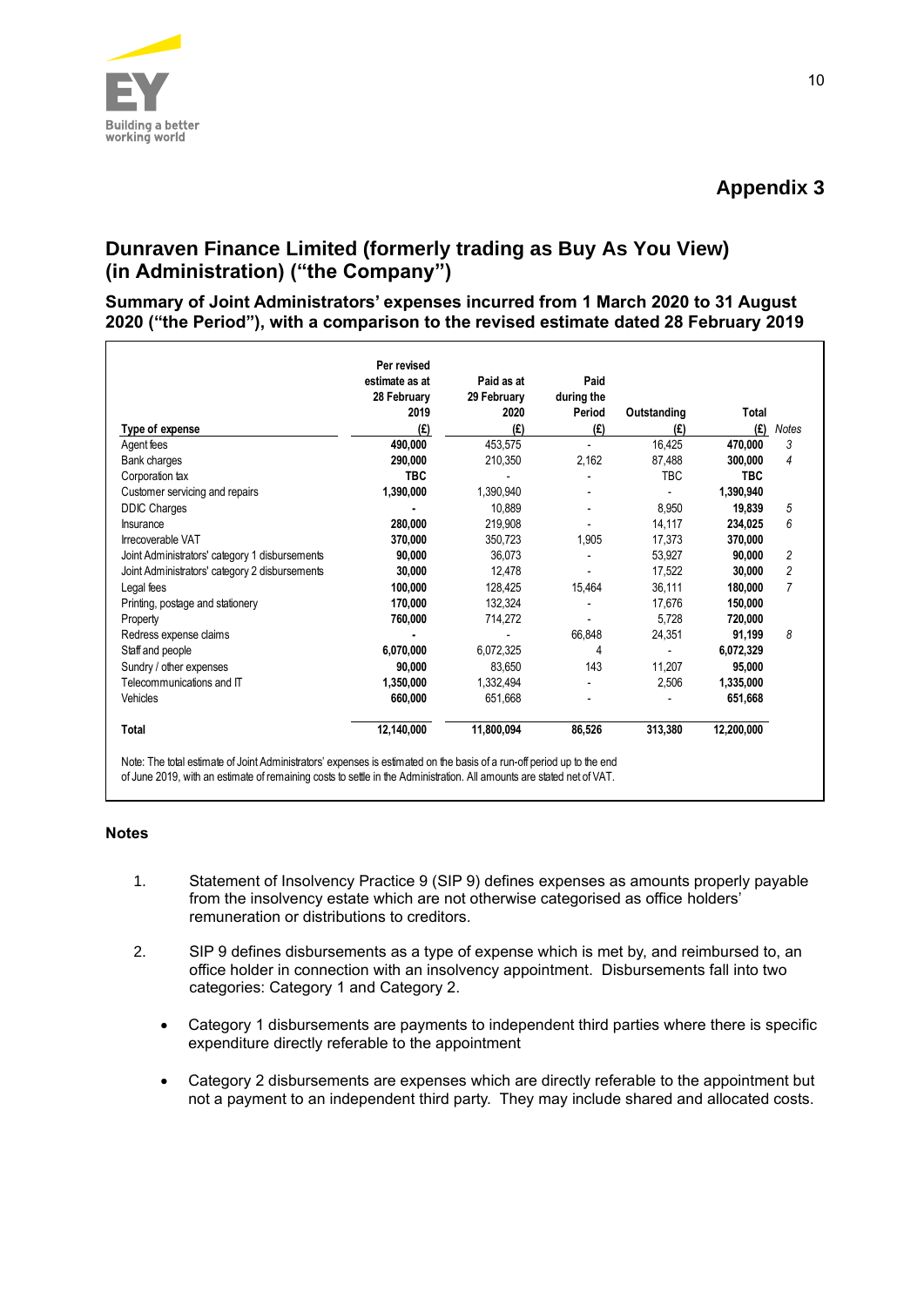

#### A breakdown of the Joint Administrators' disbursements is provided below:

|                                       | Incurred 31 August<br>2017 - 29 February<br>2020 | Incurred<br>August 2020 | 1 March 2020 - 31 Cumulative incurred<br>to date | Paid during the<br>Period | <b>Cumulative paid to</b><br>date | Outstanding |
|---------------------------------------|--------------------------------------------------|-------------------------|--------------------------------------------------|---------------------------|-----------------------------------|-------------|
| Type                                  | (E)                                              | (E)                     | (E)                                              | (E)                       | (E)                               | (£)         |
| Accommodation, subsistence and travel | 40.053                                           | 224                     | 40.277                                           |                           |                                   |             |
| Bonding                               | 1.280                                            | 640                     | 1,920                                            |                           |                                   |             |
| Category 1 disbursements              | 41.333                                           | 864                     | 42.197                                           | ۰                         | 36.073                            | 6,123       |
| Mileage                               | 13,805                                           | ٠                       | 13,805                                           |                           |                                   |             |
| Printing and postage                  | 1.373                                            | 468                     | 1.841                                            |                           |                                   |             |
| Category 2 disbursements              | 15.178                                           | 468                     | 15.645                                           | ۰                         | 12.478                            | 3,167       |

- 3. Reduction of £20k in agent fees compared to the previous report dated 23 March 2020, due to lower than anticipated costs expected until closure of the Administration.
- 4. Increase of £10k in estimated bank charges due to extending the Administration for a further 9 months to 31 May 2021, compared to the previous forecast assuming an Administration end date of 31 August 2020.
- 5. Outstanding DDIC expense based on funds held in pre-appointment Barclays account not yet released to post-appointment bank account.
- 6. Reduction in insurance expense based on revised estimate from insurers of remaining insurance costs up until closure of the Administration.
- 7. Increase of £80k in estimated legal expenses, largely due to increased expenses associated with seeking legal advice regarding redress and costs associated with extending the Administration via the courts.
- 8. Remaining redress expense claims relate to claims yet to be banked by creditors and/or distributed by the Joint Administrators due to not having correct correspondence details for certain customers.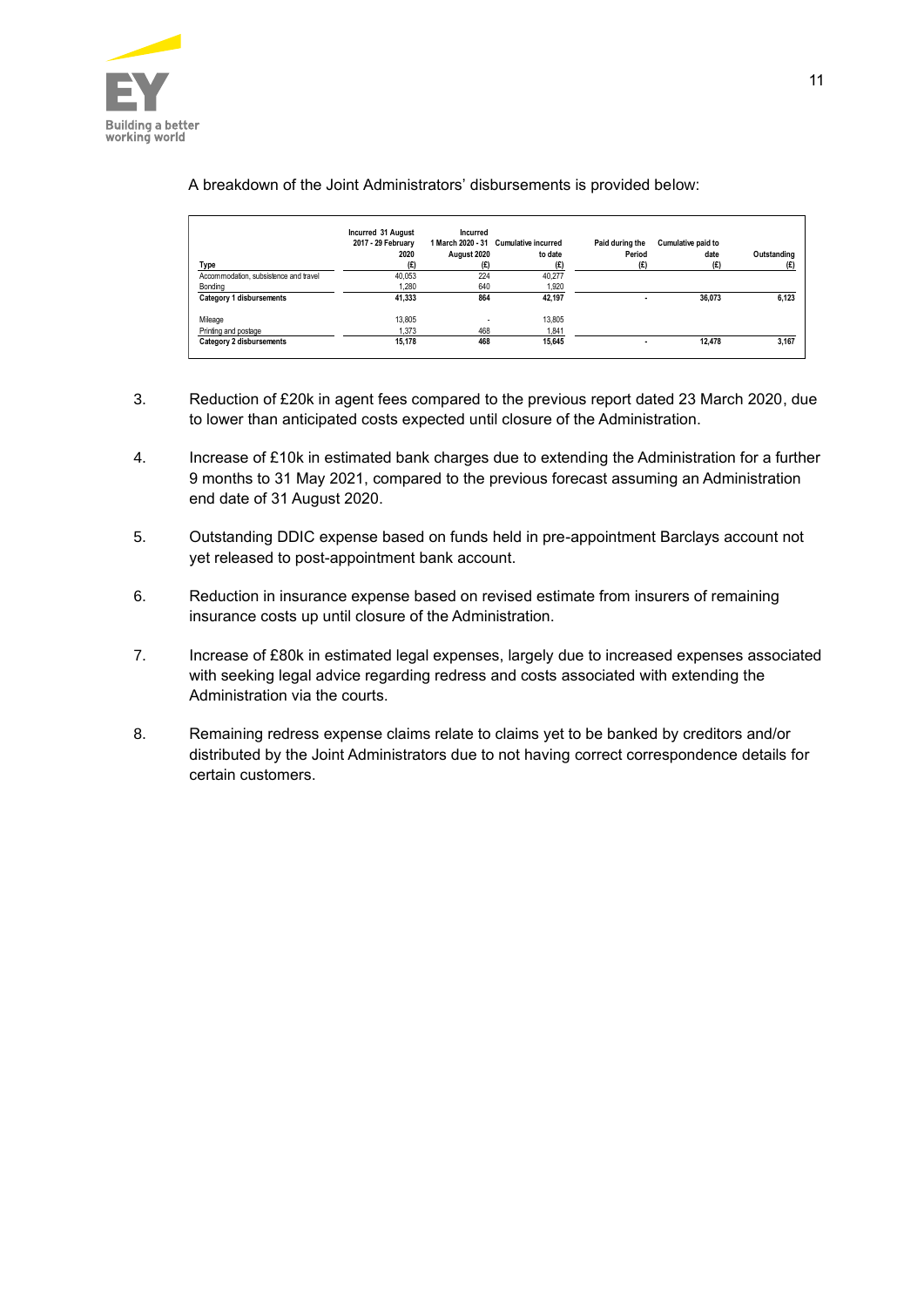

# **Appendix 4**

# **Dunraven Finance Limited (formerly trading as Buy As You View) (in Administration) ("the Company")**

**Summary of Joint Administrators' time costs for the period 1 March 2020 to 31 August 2020 ('the Period') and cumulative to date, with a comparison of the time cost estimate dated 28 February 2019**

|                               |                    | Time cost estimate dated 28 February 2019 |                |                    | <b>Actual during the Period</b> |                |                    | <b>Actual to date</b> |                |
|-------------------------------|--------------------|-------------------------------------------|----------------|--------------------|---------------------------------|----------------|--------------------|-----------------------|----------------|
|                               |                    |                                           | Average hourly |                    |                                 | Average hourly |                    |                       | Average hourly |
|                               |                    | Total time cost                           | rate           |                    | <b>Total time cost</b>          | rate           |                    | Total time cost       | rate           |
| <b>Activity</b>               | <b>Total hours</b> | (E)                                       | (E)            | <b>Total hours</b> | (E)                             | (E)            | <b>Total hours</b> | (£)                   | (E)            |
| Accounting and administration | 1,254.1            | 393,979                                   | 314            | 282.2              | 73,190.1                        | 259            | 1,913.2            | 580,082               | 303            |
| Bank & statutory reporting    | 275.1              | 141,203                                   | 513            | 35.0               | 14.132.5                        | 404            | 371.2              | 181,418               | 489            |
| Creditors                     | 425.2              | 122,666                                   | 288            | 355.5              | 117,928.0                       | 332            | 906.1              | 306,219               | 338            |
| Debtors                       | 35.9               | 12.577                                    | 350            | ×.                 |                                 | ٠              | 22.5               | 6.950                 | 309            |
| Employee matters              | 614.8              | 262.123                                   | 426            | 10.6               | 3,741.5                         | 353            | 638.8              | 257.827               | 404            |
| Immediate tasks               | 31.5               | 10.485                                    | 333            | ×.                 | ٠                               | ٠              | 31.5               | 10.485                | 333            |
| Investigations                | 58.8               | 18,024                                    | 307            |                    |                                 | ٠              | 58.8               | 18,024                | 307            |
| Job acceptance & strategy     | 18.0               | 13.530                                    | 752            |                    |                                 |                | 18.0               | 13,530                | 752            |
| Legal issues                  | 90.4               | 51,049                                    | 565            |                    | ٠                               | ٠              | 71.0               | 48,659                | 685            |
| Members                       |                    |                                           | ٠              |                    | ٠                               | ٠              |                    |                       |                |
| Other assets                  | 1,507.2            | 720,764                                   | 478            |                    |                                 | ٠              | 1,224.6            | 594.011               | 485            |
| Other matters                 | 70.3               | 32,774                                    | 466            | 13.0               | 6.175.0                         | 475            | 47.8               | 23,690                | 496            |
| <b>Prescribed Part</b>        |                    |                                           | ٠              | 573.0              | 213.099.7                       | 372            | 706.0              | 258,878               | 367            |
| Property                      | 200.3              | 60,211                                    | 301            | ×.                 |                                 | ٠              | 152.1              | 47,381                | 312            |
| Public relations              | 11.5               | 8,420                                     | 732            | ٠                  | ٠                               | ٠              | 7.0                | 5,545                 | 792            |
| Retention of title            | 2.0                | 1,050                                     | 525            |                    |                                 |                | 2.0                | 1,050                 | 525            |
| Statutory duties              | 272.2              | 100.302                                   | 368            | 12.0               | 3,637.5                         | 303            | 233.8              | 83.597                | 358            |
| Trading                       | 1,809.4            | 656,282                                   | 363            |                    |                                 |                | 2,282.9            | 854.423               | 374            |
| VAT & taxation                | 565.6              | 308,797                                   | 546            | 45.6               | 19,680.5                        | 432            | 673.1              | 320,068               | 476            |
| Total                         | 7,242.3            | 2,914,237                                 | 402            | 1.326.9            | 451,585                         | 340            | 9.360.4            | 3,611,839             | 386            |

The Joint Administrators' time cost estimate was updated as at 28 February 2019, to reflect the operational trading period continuing up to June 2019.

We have provided below a narrative explanation of the work completed or to be completed in respect of each category of work set out above.

| Area of work                  | Description of work completed or to be completed                                                                                                                                                                                                                                                                                                                                                                                                                         |
|-------------------------------|--------------------------------------------------------------------------------------------------------------------------------------------------------------------------------------------------------------------------------------------------------------------------------------------------------------------------------------------------------------------------------------------------------------------------------------------------------------------------|
| Accounting and administration | ► Treasury and accounting functions, including detailed cash reconciliations. Due to<br>the high volume of transactions in connection with the customer loan book, a<br>significant amount of time will be spent in this area.<br>Statutory compliance diaries and time cost reporting.<br>► Overall management of the case.<br>► Preparation of estimated outcome statements.<br>$\triangleright$ Work undertaken in this category is required in order to progress the |
|                               | Administration and does not necessarily result in a direct financial benefit to<br>creditors. However, compliance diaries and time cost reporting are statutory<br>requirements.                                                                                                                                                                                                                                                                                         |
|                               | ► Reporting to the Company's secured creditor, including:                                                                                                                                                                                                                                                                                                                                                                                                                |
|                               | $\triangleright$ reporting against key performance indicators;<br>► progress updates by email and telephone; and                                                                                                                                                                                                                                                                                                                                                         |
|                               | $\triangleright$ seeking approvals (as required).                                                                                                                                                                                                                                                                                                                                                                                                                        |
| Bank and statutory reporting  | $\triangleright$ Six-monthly progress reports to creditors                                                                                                                                                                                                                                                                                                                                                                                                               |
|                               | $\blacktriangleright$ Final report to creditors                                                                                                                                                                                                                                                                                                                                                                                                                          |
|                               | ► Work undertaken in this category does not result in a direct financial benefit to<br>creditors, however reporting to the Company's secured creditor is done so to<br>provide ongoing updates on the Administration. Six-monthly progress reports and<br>the final report to all creditors is a statutory requirement.                                                                                                                                                  |
|                               | Receipt and recording of preferential and unsecured creditor claims.                                                                                                                                                                                                                                                                                                                                                                                                     |
| Creditors / Prescribed Part   | ► Correspondence with the Company's preferential and unsecured creditors.                                                                                                                                                                                                                                                                                                                                                                                                |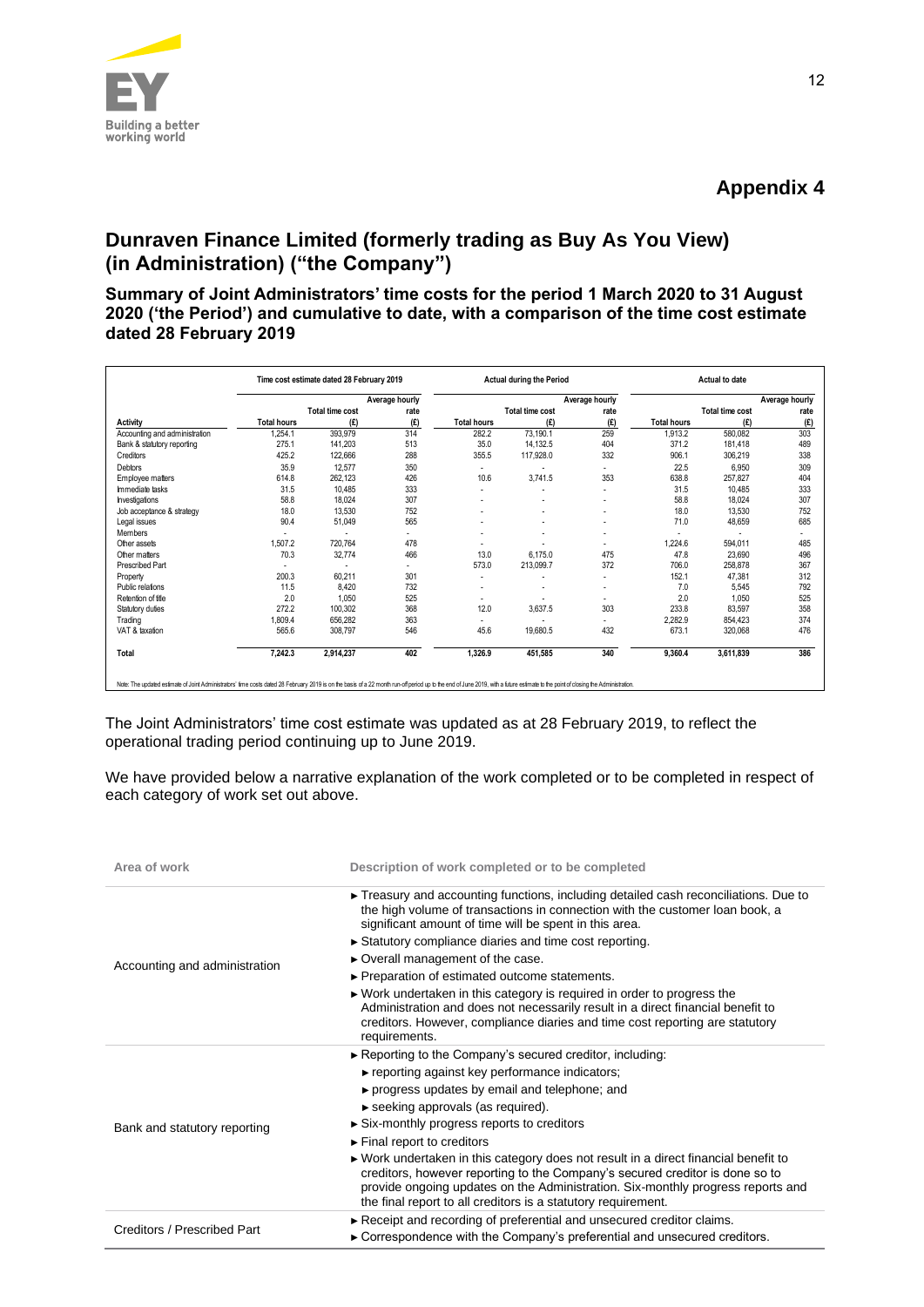

Debtors

| $\triangleright$ Calculation and payment of distributions to the Company's secured creditor.                                                                         |
|----------------------------------------------------------------------------------------------------------------------------------------------------------------------|
| $\triangleright$ Matters relating to the Company's preferential creditors, including:                                                                                |
| $\triangleright$ calculating employees' preferential creditor claims and agreeing the amounts<br>with them; and                                                      |
| • calculating and paying dividends in respect of agreed claims and accounting for<br>tax and national insurance on dividend payments.                                |
| Reviewing and agreeing claims submitted by the Redundancy Payments Service<br>('RPS') and paying dividends as appropriate.                                           |
| ► Matters relating to the Prescribed Part, including:                                                                                                                |
| ► calculating the Company's net property and Prescribed Part;                                                                                                        |
| inviting and adjudication on unsecured claims; and                                                                                                                   |
| $\triangleright$ payment of dividends.                                                                                                                               |
| $\triangleright$ Matters relating to the Redress process.                                                                                                            |
| $\triangleright$ Work undertaken in this category will result in a financial benefit to creditors, after<br>distributions to the Company's creditors have been made. |
| ► Collection of book debts due to the Company at the date of appointment and<br>realising value from other debts and prepayments, including supplier bonds.          |
| Note: See 'Other assets' section for the customer loan book asset.                                                                                                   |
| $\triangleright$ Work undertaken in this category has resulted in a direct financial benefit to<br>creditors.                                                        |

- ► Communication with employees, including on-site meetings and consultation (as required).
- ► Regular meetings with appointed employee representatives.
- ► Ongoing assessment of employee remuneration.
- ► Written correspondence to employees.

- ► Regular review of staffing levels during the Administration period, as the volume of the trading activity reduces.
- Employee matters ► Assisting employees in the submission of claims to the RPS. ► Work in this category has been undertaken to assist employees during the Administration. Whilst this is not directly linked to a financial benefit to creditors, certain tasks have allowed the Company to continue trading and therefore, facilitated realisations from the Company's assets which will provide a financial benefit to creditors. Immediate tasks ► Matters requiring immediate attention following the appointment, in order to commence the Administration, stabilise the business and make announcements to key stakeholders. ► Work undertaken in this category is a statutory requirement and did not necessarily result in a direct financial benefit to creditors. Investigations ► Mandatory investigations work in accordance with Statement of Insolvency Practice Number 2 (Investigations by Office Holders), and the Company Directors Disqualification Act 1986. ► Work undertaken in this category is a statutory requirement and did not result in a direct financial benefit to creditors. Job acceptance and strategy ► Matters relating to the appointment and initial planning of the Administration strategy, including meetings with the Company's director and members of senior management. ► Considering exit routes from Administration. ► Work undertaken in this category was required to ensure appropriate planning and considerations were completed to enable the Joint Administrators to minimise the disruption to the Company upon entering Administration. As a result, there is an indirect financial benefit to creditors in completing this work. ► Liaising with appointed legal advisors in connection with the Administration process, including: ► a review of the secured creditor's security; ► employee matters;
- Legal issues ► review of certain contracts; ► regulatory matters, including liaising with the Financial Conduct Authority; ► matters relating to property leases; and ► drafting of legal documentation as required. ► Work undertaken in this category will not result in a direct financial benefit to creditors but has been required to ensure the Joint Administrators have considered the legal implications on a number of matters during the Administration. Members ► Communicating with the Company's members, in connection with the **Administration** Other assets ► Managing and realising value from the Company's main asset, its customer loan book, including: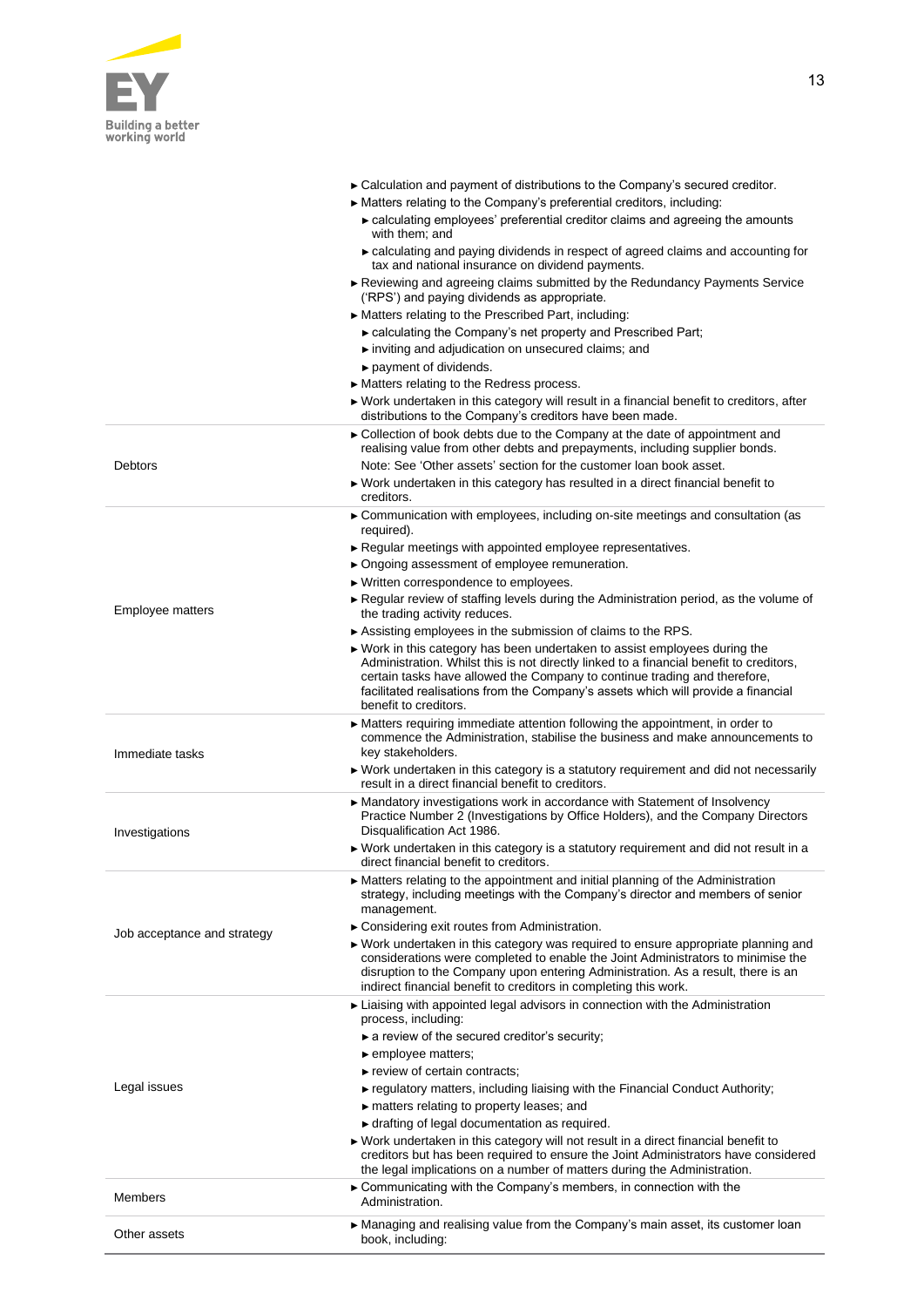

| process;<br>liaising with third parties involved in the collection process;<br>implementing required changes to collections procedures; and<br>► communicating with the Financial Conduct Authority.<br>$\triangleright$ Considering options for the business, including a sale of the business & assets.<br>Realising value for the Company's surplus stock and other tangible assets.<br>► Assessing options to realise value from the Company's intangible assets.<br>Dealing with assets owned by third parties, including vehicles.<br>► Work undertaken in this category has resulted in a direct financial benefit to<br>creditors.<br>► Recovery of the Company's physical books and records, and electronic records.<br>Other matters<br>► Work undertaken in this category is a statutory requirement and has not<br>necessarily resulted in a direct financial benefit to creditors.<br>► Corresponding with landlords of the Company's premises in respect of continued<br>occupation and subsequent exit from the premises.<br>Identifying alternative / new trading premises (as required).<br>Property<br>▶ Work undertaken in this category has not directly resulted in a financial benefit to<br>creditors, however it has enabled the Company to continue trading from Company<br>premises which in turn has facilitated further asset realisations.<br>▶ Preparing communications to the media and wider public following the<br>appointment of the Joint Administrators.<br>Public relations<br>Reactive dealing with media enquiries.<br>$\triangleright$ Work undertaken in this category has not resulted in a direct financial benefit to<br>creditors<br>$\blacktriangleright$ Facilitating and adjudicating on retention of title claims; including claimants'<br>identification of items which they believe are subject to a claim and reviewing the<br>evidence provided.<br>Retention of title<br>▶ Work undertaken in this category has not resulted in a direct financial benefit to<br>creditors, however it has benefited certain suppliers who had a retention of title<br>claim, thereby reducing the value of unsecured claims which may have been<br>lodged against the Company.<br>$\triangleright$ Completion of statutory requirements of the Administration, including:<br>notifications to creditors and members;<br>$\blacktriangleright$ advertising the appointment;<br>► preparing the Joint Administrators' statement of proposals and fee estimate;<br><b>Statutory duties</b><br>$\triangleright$ requesting an extension to the Administration Order (as required);<br>► Work undertaken in this category is a statutory requirement and has not resulted in<br>a direct financial benefit to creditors.<br>► Matters relating to the Company's continued trading activity and servicing its<br>existing customer agreements, including:<br>► communication with the FCA in respect of ongoing trading activity;<br>► preparation of regular trading forecasts;<br>$\triangleright$ regular appraisal of the Company's trading strategy;<br>► oversight of projects connected with trading (including IT / systems, engagement<br>of third-party agents, customer communication);<br>$\triangleright$ agreeing ongoing terms of trade with the Company's suppliers during the<br>Administration;<br>• identifying new suppliers (as required);<br>Trading<br>► ongoing communication with suppliers;<br>• authorising supplier purchase orders and payments;<br>▶ oversight of the Company's service and maintenance team in facilitating the<br>ongoing servicing of customer agreements under the All Sorted and Equipment<br>Protection Scheme products offered by the Company;<br>► communication with local authorities in connection with business rates; and<br>$\triangleright$ dealing with assets owned by third parties, including vehicles.<br>► Work undertaken in this category has resulted in a direct financial benefit to<br>creditors, specifically as ongoing trading has enabled the Company to realise<br>value from the Company's loan book.<br>► Assessing the corporation tax history of the Company and understanding any tax<br>losses which can be brought forward to the benefit of the Administration.<br>► Preparing and submitting corporation tax returns.<br>VAT and taxation<br>► Preparing and submitting monthly VAT returns.<br>► Assessing the VAT impact of transactions and agreements entered into during the<br>Administration. |  | monitoring collections performance indicators and overseeing the collections |
|-------------------------------------------------------------------------------------------------------------------------------------------------------------------------------------------------------------------------------------------------------------------------------------------------------------------------------------------------------------------------------------------------------------------------------------------------------------------------------------------------------------------------------------------------------------------------------------------------------------------------------------------------------------------------------------------------------------------------------------------------------------------------------------------------------------------------------------------------------------------------------------------------------------------------------------------------------------------------------------------------------------------------------------------------------------------------------------------------------------------------------------------------------------------------------------------------------------------------------------------------------------------------------------------------------------------------------------------------------------------------------------------------------------------------------------------------------------------------------------------------------------------------------------------------------------------------------------------------------------------------------------------------------------------------------------------------------------------------------------------------------------------------------------------------------------------------------------------------------------------------------------------------------------------------------------------------------------------------------------------------------------------------------------------------------------------------------------------------------------------------------------------------------------------------------------------------------------------------------------------------------------------------------------------------------------------------------------------------------------------------------------------------------------------------------------------------------------------------------------------------------------------------------------------------------------------------------------------------------------------------------------------------------------------------------------------------------------------------------------------------------------------------------------------------------------------------------------------------------------------------------------------------------------------------------------------------------------------------------------------------------------------------------------------------------------------------------------------------------------------------------------------------------------------------------------------------------------------------------------------------------------------------------------------------------------------------------------------------------------------------------------------------------------------------------------------------------------------------------------------------------------------------------------------------------------------------------------------------------------------------------------------------------------------------------------------------------------------------------------------------------------------------------------------------------------------------------------------------------------------------------------------------------------------------------------------------------------------------------------------------------------------------------------------------------------------------------------------------------------------------------------------------------------------------------------------------------------------------------------------------------------------------------------------------------------------------------------------------------------------------------------------------------------------------------------------------------------------------------------------------------------------------------|--|------------------------------------------------------------------------------|
|                                                                                                                                                                                                                                                                                                                                                                                                                                                                                                                                                                                                                                                                                                                                                                                                                                                                                                                                                                                                                                                                                                                                                                                                                                                                                                                                                                                                                                                                                                                                                                                                                                                                                                                                                                                                                                                                                                                                                                                                                                                                                                                                                                                                                                                                                                                                                                                                                                                                                                                                                                                                                                                                                                                                                                                                                                                                                                                                                                                                                                                                                                                                                                                                                                                                                                                                                                                                                                                                                                                                                                                                                                                                                                                                                                                                                                                                                                                                                                                                                                                                                                                                                                                                                                                                                                                                                                                                                                                                                                                               |  |                                                                              |
|                                                                                                                                                                                                                                                                                                                                                                                                                                                                                                                                                                                                                                                                                                                                                                                                                                                                                                                                                                                                                                                                                                                                                                                                                                                                                                                                                                                                                                                                                                                                                                                                                                                                                                                                                                                                                                                                                                                                                                                                                                                                                                                                                                                                                                                                                                                                                                                                                                                                                                                                                                                                                                                                                                                                                                                                                                                                                                                                                                                                                                                                                                                                                                                                                                                                                                                                                                                                                                                                                                                                                                                                                                                                                                                                                                                                                                                                                                                                                                                                                                                                                                                                                                                                                                                                                                                                                                                                                                                                                                                               |  |                                                                              |
|                                                                                                                                                                                                                                                                                                                                                                                                                                                                                                                                                                                                                                                                                                                                                                                                                                                                                                                                                                                                                                                                                                                                                                                                                                                                                                                                                                                                                                                                                                                                                                                                                                                                                                                                                                                                                                                                                                                                                                                                                                                                                                                                                                                                                                                                                                                                                                                                                                                                                                                                                                                                                                                                                                                                                                                                                                                                                                                                                                                                                                                                                                                                                                                                                                                                                                                                                                                                                                                                                                                                                                                                                                                                                                                                                                                                                                                                                                                                                                                                                                                                                                                                                                                                                                                                                                                                                                                                                                                                                                                               |  |                                                                              |
|                                                                                                                                                                                                                                                                                                                                                                                                                                                                                                                                                                                                                                                                                                                                                                                                                                                                                                                                                                                                                                                                                                                                                                                                                                                                                                                                                                                                                                                                                                                                                                                                                                                                                                                                                                                                                                                                                                                                                                                                                                                                                                                                                                                                                                                                                                                                                                                                                                                                                                                                                                                                                                                                                                                                                                                                                                                                                                                                                                                                                                                                                                                                                                                                                                                                                                                                                                                                                                                                                                                                                                                                                                                                                                                                                                                                                                                                                                                                                                                                                                                                                                                                                                                                                                                                                                                                                                                                                                                                                                                               |  |                                                                              |
|                                                                                                                                                                                                                                                                                                                                                                                                                                                                                                                                                                                                                                                                                                                                                                                                                                                                                                                                                                                                                                                                                                                                                                                                                                                                                                                                                                                                                                                                                                                                                                                                                                                                                                                                                                                                                                                                                                                                                                                                                                                                                                                                                                                                                                                                                                                                                                                                                                                                                                                                                                                                                                                                                                                                                                                                                                                                                                                                                                                                                                                                                                                                                                                                                                                                                                                                                                                                                                                                                                                                                                                                                                                                                                                                                                                                                                                                                                                                                                                                                                                                                                                                                                                                                                                                                                                                                                                                                                                                                                                               |  |                                                                              |
|                                                                                                                                                                                                                                                                                                                                                                                                                                                                                                                                                                                                                                                                                                                                                                                                                                                                                                                                                                                                                                                                                                                                                                                                                                                                                                                                                                                                                                                                                                                                                                                                                                                                                                                                                                                                                                                                                                                                                                                                                                                                                                                                                                                                                                                                                                                                                                                                                                                                                                                                                                                                                                                                                                                                                                                                                                                                                                                                                                                                                                                                                                                                                                                                                                                                                                                                                                                                                                                                                                                                                                                                                                                                                                                                                                                                                                                                                                                                                                                                                                                                                                                                                                                                                                                                                                                                                                                                                                                                                                                               |  |                                                                              |
|                                                                                                                                                                                                                                                                                                                                                                                                                                                                                                                                                                                                                                                                                                                                                                                                                                                                                                                                                                                                                                                                                                                                                                                                                                                                                                                                                                                                                                                                                                                                                                                                                                                                                                                                                                                                                                                                                                                                                                                                                                                                                                                                                                                                                                                                                                                                                                                                                                                                                                                                                                                                                                                                                                                                                                                                                                                                                                                                                                                                                                                                                                                                                                                                                                                                                                                                                                                                                                                                                                                                                                                                                                                                                                                                                                                                                                                                                                                                                                                                                                                                                                                                                                                                                                                                                                                                                                                                                                                                                                                               |  |                                                                              |
|                                                                                                                                                                                                                                                                                                                                                                                                                                                                                                                                                                                                                                                                                                                                                                                                                                                                                                                                                                                                                                                                                                                                                                                                                                                                                                                                                                                                                                                                                                                                                                                                                                                                                                                                                                                                                                                                                                                                                                                                                                                                                                                                                                                                                                                                                                                                                                                                                                                                                                                                                                                                                                                                                                                                                                                                                                                                                                                                                                                                                                                                                                                                                                                                                                                                                                                                                                                                                                                                                                                                                                                                                                                                                                                                                                                                                                                                                                                                                                                                                                                                                                                                                                                                                                                                                                                                                                                                                                                                                                                               |  |                                                                              |
|                                                                                                                                                                                                                                                                                                                                                                                                                                                                                                                                                                                                                                                                                                                                                                                                                                                                                                                                                                                                                                                                                                                                                                                                                                                                                                                                                                                                                                                                                                                                                                                                                                                                                                                                                                                                                                                                                                                                                                                                                                                                                                                                                                                                                                                                                                                                                                                                                                                                                                                                                                                                                                                                                                                                                                                                                                                                                                                                                                                                                                                                                                                                                                                                                                                                                                                                                                                                                                                                                                                                                                                                                                                                                                                                                                                                                                                                                                                                                                                                                                                                                                                                                                                                                                                                                                                                                                                                                                                                                                                               |  |                                                                              |
|                                                                                                                                                                                                                                                                                                                                                                                                                                                                                                                                                                                                                                                                                                                                                                                                                                                                                                                                                                                                                                                                                                                                                                                                                                                                                                                                                                                                                                                                                                                                                                                                                                                                                                                                                                                                                                                                                                                                                                                                                                                                                                                                                                                                                                                                                                                                                                                                                                                                                                                                                                                                                                                                                                                                                                                                                                                                                                                                                                                                                                                                                                                                                                                                                                                                                                                                                                                                                                                                                                                                                                                                                                                                                                                                                                                                                                                                                                                                                                                                                                                                                                                                                                                                                                                                                                                                                                                                                                                                                                                               |  |                                                                              |
|                                                                                                                                                                                                                                                                                                                                                                                                                                                                                                                                                                                                                                                                                                                                                                                                                                                                                                                                                                                                                                                                                                                                                                                                                                                                                                                                                                                                                                                                                                                                                                                                                                                                                                                                                                                                                                                                                                                                                                                                                                                                                                                                                                                                                                                                                                                                                                                                                                                                                                                                                                                                                                                                                                                                                                                                                                                                                                                                                                                                                                                                                                                                                                                                                                                                                                                                                                                                                                                                                                                                                                                                                                                                                                                                                                                                                                                                                                                                                                                                                                                                                                                                                                                                                                                                                                                                                                                                                                                                                                                               |  |                                                                              |
|                                                                                                                                                                                                                                                                                                                                                                                                                                                                                                                                                                                                                                                                                                                                                                                                                                                                                                                                                                                                                                                                                                                                                                                                                                                                                                                                                                                                                                                                                                                                                                                                                                                                                                                                                                                                                                                                                                                                                                                                                                                                                                                                                                                                                                                                                                                                                                                                                                                                                                                                                                                                                                                                                                                                                                                                                                                                                                                                                                                                                                                                                                                                                                                                                                                                                                                                                                                                                                                                                                                                                                                                                                                                                                                                                                                                                                                                                                                                                                                                                                                                                                                                                                                                                                                                                                                                                                                                                                                                                                                               |  |                                                                              |
|                                                                                                                                                                                                                                                                                                                                                                                                                                                                                                                                                                                                                                                                                                                                                                                                                                                                                                                                                                                                                                                                                                                                                                                                                                                                                                                                                                                                                                                                                                                                                                                                                                                                                                                                                                                                                                                                                                                                                                                                                                                                                                                                                                                                                                                                                                                                                                                                                                                                                                                                                                                                                                                                                                                                                                                                                                                                                                                                                                                                                                                                                                                                                                                                                                                                                                                                                                                                                                                                                                                                                                                                                                                                                                                                                                                                                                                                                                                                                                                                                                                                                                                                                                                                                                                                                                                                                                                                                                                                                                                               |  |                                                                              |
|                                                                                                                                                                                                                                                                                                                                                                                                                                                                                                                                                                                                                                                                                                                                                                                                                                                                                                                                                                                                                                                                                                                                                                                                                                                                                                                                                                                                                                                                                                                                                                                                                                                                                                                                                                                                                                                                                                                                                                                                                                                                                                                                                                                                                                                                                                                                                                                                                                                                                                                                                                                                                                                                                                                                                                                                                                                                                                                                                                                                                                                                                                                                                                                                                                                                                                                                                                                                                                                                                                                                                                                                                                                                                                                                                                                                                                                                                                                                                                                                                                                                                                                                                                                                                                                                                                                                                                                                                                                                                                                               |  |                                                                              |
|                                                                                                                                                                                                                                                                                                                                                                                                                                                                                                                                                                                                                                                                                                                                                                                                                                                                                                                                                                                                                                                                                                                                                                                                                                                                                                                                                                                                                                                                                                                                                                                                                                                                                                                                                                                                                                                                                                                                                                                                                                                                                                                                                                                                                                                                                                                                                                                                                                                                                                                                                                                                                                                                                                                                                                                                                                                                                                                                                                                                                                                                                                                                                                                                                                                                                                                                                                                                                                                                                                                                                                                                                                                                                                                                                                                                                                                                                                                                                                                                                                                                                                                                                                                                                                                                                                                                                                                                                                                                                                                               |  |                                                                              |
|                                                                                                                                                                                                                                                                                                                                                                                                                                                                                                                                                                                                                                                                                                                                                                                                                                                                                                                                                                                                                                                                                                                                                                                                                                                                                                                                                                                                                                                                                                                                                                                                                                                                                                                                                                                                                                                                                                                                                                                                                                                                                                                                                                                                                                                                                                                                                                                                                                                                                                                                                                                                                                                                                                                                                                                                                                                                                                                                                                                                                                                                                                                                                                                                                                                                                                                                                                                                                                                                                                                                                                                                                                                                                                                                                                                                                                                                                                                                                                                                                                                                                                                                                                                                                                                                                                                                                                                                                                                                                                                               |  |                                                                              |
|                                                                                                                                                                                                                                                                                                                                                                                                                                                                                                                                                                                                                                                                                                                                                                                                                                                                                                                                                                                                                                                                                                                                                                                                                                                                                                                                                                                                                                                                                                                                                                                                                                                                                                                                                                                                                                                                                                                                                                                                                                                                                                                                                                                                                                                                                                                                                                                                                                                                                                                                                                                                                                                                                                                                                                                                                                                                                                                                                                                                                                                                                                                                                                                                                                                                                                                                                                                                                                                                                                                                                                                                                                                                                                                                                                                                                                                                                                                                                                                                                                                                                                                                                                                                                                                                                                                                                                                                                                                                                                                               |  |                                                                              |
|                                                                                                                                                                                                                                                                                                                                                                                                                                                                                                                                                                                                                                                                                                                                                                                                                                                                                                                                                                                                                                                                                                                                                                                                                                                                                                                                                                                                                                                                                                                                                                                                                                                                                                                                                                                                                                                                                                                                                                                                                                                                                                                                                                                                                                                                                                                                                                                                                                                                                                                                                                                                                                                                                                                                                                                                                                                                                                                                                                                                                                                                                                                                                                                                                                                                                                                                                                                                                                                                                                                                                                                                                                                                                                                                                                                                                                                                                                                                                                                                                                                                                                                                                                                                                                                                                                                                                                                                                                                                                                                               |  |                                                                              |
|                                                                                                                                                                                                                                                                                                                                                                                                                                                                                                                                                                                                                                                                                                                                                                                                                                                                                                                                                                                                                                                                                                                                                                                                                                                                                                                                                                                                                                                                                                                                                                                                                                                                                                                                                                                                                                                                                                                                                                                                                                                                                                                                                                                                                                                                                                                                                                                                                                                                                                                                                                                                                                                                                                                                                                                                                                                                                                                                                                                                                                                                                                                                                                                                                                                                                                                                                                                                                                                                                                                                                                                                                                                                                                                                                                                                                                                                                                                                                                                                                                                                                                                                                                                                                                                                                                                                                                                                                                                                                                                               |  |                                                                              |
|                                                                                                                                                                                                                                                                                                                                                                                                                                                                                                                                                                                                                                                                                                                                                                                                                                                                                                                                                                                                                                                                                                                                                                                                                                                                                                                                                                                                                                                                                                                                                                                                                                                                                                                                                                                                                                                                                                                                                                                                                                                                                                                                                                                                                                                                                                                                                                                                                                                                                                                                                                                                                                                                                                                                                                                                                                                                                                                                                                                                                                                                                                                                                                                                                                                                                                                                                                                                                                                                                                                                                                                                                                                                                                                                                                                                                                                                                                                                                                                                                                                                                                                                                                                                                                                                                                                                                                                                                                                                                                                               |  |                                                                              |
|                                                                                                                                                                                                                                                                                                                                                                                                                                                                                                                                                                                                                                                                                                                                                                                                                                                                                                                                                                                                                                                                                                                                                                                                                                                                                                                                                                                                                                                                                                                                                                                                                                                                                                                                                                                                                                                                                                                                                                                                                                                                                                                                                                                                                                                                                                                                                                                                                                                                                                                                                                                                                                                                                                                                                                                                                                                                                                                                                                                                                                                                                                                                                                                                                                                                                                                                                                                                                                                                                                                                                                                                                                                                                                                                                                                                                                                                                                                                                                                                                                                                                                                                                                                                                                                                                                                                                                                                                                                                                                                               |  |                                                                              |
|                                                                                                                                                                                                                                                                                                                                                                                                                                                                                                                                                                                                                                                                                                                                                                                                                                                                                                                                                                                                                                                                                                                                                                                                                                                                                                                                                                                                                                                                                                                                                                                                                                                                                                                                                                                                                                                                                                                                                                                                                                                                                                                                                                                                                                                                                                                                                                                                                                                                                                                                                                                                                                                                                                                                                                                                                                                                                                                                                                                                                                                                                                                                                                                                                                                                                                                                                                                                                                                                                                                                                                                                                                                                                                                                                                                                                                                                                                                                                                                                                                                                                                                                                                                                                                                                                                                                                                                                                                                                                                                               |  |                                                                              |
|                                                                                                                                                                                                                                                                                                                                                                                                                                                                                                                                                                                                                                                                                                                                                                                                                                                                                                                                                                                                                                                                                                                                                                                                                                                                                                                                                                                                                                                                                                                                                                                                                                                                                                                                                                                                                                                                                                                                                                                                                                                                                                                                                                                                                                                                                                                                                                                                                                                                                                                                                                                                                                                                                                                                                                                                                                                                                                                                                                                                                                                                                                                                                                                                                                                                                                                                                                                                                                                                                                                                                                                                                                                                                                                                                                                                                                                                                                                                                                                                                                                                                                                                                                                                                                                                                                                                                                                                                                                                                                                               |  |                                                                              |
|                                                                                                                                                                                                                                                                                                                                                                                                                                                                                                                                                                                                                                                                                                                                                                                                                                                                                                                                                                                                                                                                                                                                                                                                                                                                                                                                                                                                                                                                                                                                                                                                                                                                                                                                                                                                                                                                                                                                                                                                                                                                                                                                                                                                                                                                                                                                                                                                                                                                                                                                                                                                                                                                                                                                                                                                                                                                                                                                                                                                                                                                                                                                                                                                                                                                                                                                                                                                                                                                                                                                                                                                                                                                                                                                                                                                                                                                                                                                                                                                                                                                                                                                                                                                                                                                                                                                                                                                                                                                                                                               |  |                                                                              |
|                                                                                                                                                                                                                                                                                                                                                                                                                                                                                                                                                                                                                                                                                                                                                                                                                                                                                                                                                                                                                                                                                                                                                                                                                                                                                                                                                                                                                                                                                                                                                                                                                                                                                                                                                                                                                                                                                                                                                                                                                                                                                                                                                                                                                                                                                                                                                                                                                                                                                                                                                                                                                                                                                                                                                                                                                                                                                                                                                                                                                                                                                                                                                                                                                                                                                                                                                                                                                                                                                                                                                                                                                                                                                                                                                                                                                                                                                                                                                                                                                                                                                                                                                                                                                                                                                                                                                                                                                                                                                                                               |  |                                                                              |
|                                                                                                                                                                                                                                                                                                                                                                                                                                                                                                                                                                                                                                                                                                                                                                                                                                                                                                                                                                                                                                                                                                                                                                                                                                                                                                                                                                                                                                                                                                                                                                                                                                                                                                                                                                                                                                                                                                                                                                                                                                                                                                                                                                                                                                                                                                                                                                                                                                                                                                                                                                                                                                                                                                                                                                                                                                                                                                                                                                                                                                                                                                                                                                                                                                                                                                                                                                                                                                                                                                                                                                                                                                                                                                                                                                                                                                                                                                                                                                                                                                                                                                                                                                                                                                                                                                                                                                                                                                                                                                                               |  |                                                                              |
|                                                                                                                                                                                                                                                                                                                                                                                                                                                                                                                                                                                                                                                                                                                                                                                                                                                                                                                                                                                                                                                                                                                                                                                                                                                                                                                                                                                                                                                                                                                                                                                                                                                                                                                                                                                                                                                                                                                                                                                                                                                                                                                                                                                                                                                                                                                                                                                                                                                                                                                                                                                                                                                                                                                                                                                                                                                                                                                                                                                                                                                                                                                                                                                                                                                                                                                                                                                                                                                                                                                                                                                                                                                                                                                                                                                                                                                                                                                                                                                                                                                                                                                                                                                                                                                                                                                                                                                                                                                                                                                               |  |                                                                              |
|                                                                                                                                                                                                                                                                                                                                                                                                                                                                                                                                                                                                                                                                                                                                                                                                                                                                                                                                                                                                                                                                                                                                                                                                                                                                                                                                                                                                                                                                                                                                                                                                                                                                                                                                                                                                                                                                                                                                                                                                                                                                                                                                                                                                                                                                                                                                                                                                                                                                                                                                                                                                                                                                                                                                                                                                                                                                                                                                                                                                                                                                                                                                                                                                                                                                                                                                                                                                                                                                                                                                                                                                                                                                                                                                                                                                                                                                                                                                                                                                                                                                                                                                                                                                                                                                                                                                                                                                                                                                                                                               |  |                                                                              |
|                                                                                                                                                                                                                                                                                                                                                                                                                                                                                                                                                                                                                                                                                                                                                                                                                                                                                                                                                                                                                                                                                                                                                                                                                                                                                                                                                                                                                                                                                                                                                                                                                                                                                                                                                                                                                                                                                                                                                                                                                                                                                                                                                                                                                                                                                                                                                                                                                                                                                                                                                                                                                                                                                                                                                                                                                                                                                                                                                                                                                                                                                                                                                                                                                                                                                                                                                                                                                                                                                                                                                                                                                                                                                                                                                                                                                                                                                                                                                                                                                                                                                                                                                                                                                                                                                                                                                                                                                                                                                                                               |  |                                                                              |
|                                                                                                                                                                                                                                                                                                                                                                                                                                                                                                                                                                                                                                                                                                                                                                                                                                                                                                                                                                                                                                                                                                                                                                                                                                                                                                                                                                                                                                                                                                                                                                                                                                                                                                                                                                                                                                                                                                                                                                                                                                                                                                                                                                                                                                                                                                                                                                                                                                                                                                                                                                                                                                                                                                                                                                                                                                                                                                                                                                                                                                                                                                                                                                                                                                                                                                                                                                                                                                                                                                                                                                                                                                                                                                                                                                                                                                                                                                                                                                                                                                                                                                                                                                                                                                                                                                                                                                                                                                                                                                                               |  |                                                                              |
|                                                                                                                                                                                                                                                                                                                                                                                                                                                                                                                                                                                                                                                                                                                                                                                                                                                                                                                                                                                                                                                                                                                                                                                                                                                                                                                                                                                                                                                                                                                                                                                                                                                                                                                                                                                                                                                                                                                                                                                                                                                                                                                                                                                                                                                                                                                                                                                                                                                                                                                                                                                                                                                                                                                                                                                                                                                                                                                                                                                                                                                                                                                                                                                                                                                                                                                                                                                                                                                                                                                                                                                                                                                                                                                                                                                                                                                                                                                                                                                                                                                                                                                                                                                                                                                                                                                                                                                                                                                                                                                               |  |                                                                              |
|                                                                                                                                                                                                                                                                                                                                                                                                                                                                                                                                                                                                                                                                                                                                                                                                                                                                                                                                                                                                                                                                                                                                                                                                                                                                                                                                                                                                                                                                                                                                                                                                                                                                                                                                                                                                                                                                                                                                                                                                                                                                                                                                                                                                                                                                                                                                                                                                                                                                                                                                                                                                                                                                                                                                                                                                                                                                                                                                                                                                                                                                                                                                                                                                                                                                                                                                                                                                                                                                                                                                                                                                                                                                                                                                                                                                                                                                                                                                                                                                                                                                                                                                                                                                                                                                                                                                                                                                                                                                                                                               |  |                                                                              |
|                                                                                                                                                                                                                                                                                                                                                                                                                                                                                                                                                                                                                                                                                                                                                                                                                                                                                                                                                                                                                                                                                                                                                                                                                                                                                                                                                                                                                                                                                                                                                                                                                                                                                                                                                                                                                                                                                                                                                                                                                                                                                                                                                                                                                                                                                                                                                                                                                                                                                                                                                                                                                                                                                                                                                                                                                                                                                                                                                                                                                                                                                                                                                                                                                                                                                                                                                                                                                                                                                                                                                                                                                                                                                                                                                                                                                                                                                                                                                                                                                                                                                                                                                                                                                                                                                                                                                                                                                                                                                                                               |  |                                                                              |
|                                                                                                                                                                                                                                                                                                                                                                                                                                                                                                                                                                                                                                                                                                                                                                                                                                                                                                                                                                                                                                                                                                                                                                                                                                                                                                                                                                                                                                                                                                                                                                                                                                                                                                                                                                                                                                                                                                                                                                                                                                                                                                                                                                                                                                                                                                                                                                                                                                                                                                                                                                                                                                                                                                                                                                                                                                                                                                                                                                                                                                                                                                                                                                                                                                                                                                                                                                                                                                                                                                                                                                                                                                                                                                                                                                                                                                                                                                                                                                                                                                                                                                                                                                                                                                                                                                                                                                                                                                                                                                                               |  |                                                                              |
|                                                                                                                                                                                                                                                                                                                                                                                                                                                                                                                                                                                                                                                                                                                                                                                                                                                                                                                                                                                                                                                                                                                                                                                                                                                                                                                                                                                                                                                                                                                                                                                                                                                                                                                                                                                                                                                                                                                                                                                                                                                                                                                                                                                                                                                                                                                                                                                                                                                                                                                                                                                                                                                                                                                                                                                                                                                                                                                                                                                                                                                                                                                                                                                                                                                                                                                                                                                                                                                                                                                                                                                                                                                                                                                                                                                                                                                                                                                                                                                                                                                                                                                                                                                                                                                                                                                                                                                                                                                                                                                               |  |                                                                              |
|                                                                                                                                                                                                                                                                                                                                                                                                                                                                                                                                                                                                                                                                                                                                                                                                                                                                                                                                                                                                                                                                                                                                                                                                                                                                                                                                                                                                                                                                                                                                                                                                                                                                                                                                                                                                                                                                                                                                                                                                                                                                                                                                                                                                                                                                                                                                                                                                                                                                                                                                                                                                                                                                                                                                                                                                                                                                                                                                                                                                                                                                                                                                                                                                                                                                                                                                                                                                                                                                                                                                                                                                                                                                                                                                                                                                                                                                                                                                                                                                                                                                                                                                                                                                                                                                                                                                                                                                                                                                                                                               |  |                                                                              |
|                                                                                                                                                                                                                                                                                                                                                                                                                                                                                                                                                                                                                                                                                                                                                                                                                                                                                                                                                                                                                                                                                                                                                                                                                                                                                                                                                                                                                                                                                                                                                                                                                                                                                                                                                                                                                                                                                                                                                                                                                                                                                                                                                                                                                                                                                                                                                                                                                                                                                                                                                                                                                                                                                                                                                                                                                                                                                                                                                                                                                                                                                                                                                                                                                                                                                                                                                                                                                                                                                                                                                                                                                                                                                                                                                                                                                                                                                                                                                                                                                                                                                                                                                                                                                                                                                                                                                                                                                                                                                                                               |  |                                                                              |
|                                                                                                                                                                                                                                                                                                                                                                                                                                                                                                                                                                                                                                                                                                                                                                                                                                                                                                                                                                                                                                                                                                                                                                                                                                                                                                                                                                                                                                                                                                                                                                                                                                                                                                                                                                                                                                                                                                                                                                                                                                                                                                                                                                                                                                                                                                                                                                                                                                                                                                                                                                                                                                                                                                                                                                                                                                                                                                                                                                                                                                                                                                                                                                                                                                                                                                                                                                                                                                                                                                                                                                                                                                                                                                                                                                                                                                                                                                                                                                                                                                                                                                                                                                                                                                                                                                                                                                                                                                                                                                                               |  |                                                                              |
|                                                                                                                                                                                                                                                                                                                                                                                                                                                                                                                                                                                                                                                                                                                                                                                                                                                                                                                                                                                                                                                                                                                                                                                                                                                                                                                                                                                                                                                                                                                                                                                                                                                                                                                                                                                                                                                                                                                                                                                                                                                                                                                                                                                                                                                                                                                                                                                                                                                                                                                                                                                                                                                                                                                                                                                                                                                                                                                                                                                                                                                                                                                                                                                                                                                                                                                                                                                                                                                                                                                                                                                                                                                                                                                                                                                                                                                                                                                                                                                                                                                                                                                                                                                                                                                                                                                                                                                                                                                                                                                               |  |                                                                              |
|                                                                                                                                                                                                                                                                                                                                                                                                                                                                                                                                                                                                                                                                                                                                                                                                                                                                                                                                                                                                                                                                                                                                                                                                                                                                                                                                                                                                                                                                                                                                                                                                                                                                                                                                                                                                                                                                                                                                                                                                                                                                                                                                                                                                                                                                                                                                                                                                                                                                                                                                                                                                                                                                                                                                                                                                                                                                                                                                                                                                                                                                                                                                                                                                                                                                                                                                                                                                                                                                                                                                                                                                                                                                                                                                                                                                                                                                                                                                                                                                                                                                                                                                                                                                                                                                                                                                                                                                                                                                                                                               |  |                                                                              |
|                                                                                                                                                                                                                                                                                                                                                                                                                                                                                                                                                                                                                                                                                                                                                                                                                                                                                                                                                                                                                                                                                                                                                                                                                                                                                                                                                                                                                                                                                                                                                                                                                                                                                                                                                                                                                                                                                                                                                                                                                                                                                                                                                                                                                                                                                                                                                                                                                                                                                                                                                                                                                                                                                                                                                                                                                                                                                                                                                                                                                                                                                                                                                                                                                                                                                                                                                                                                                                                                                                                                                                                                                                                                                                                                                                                                                                                                                                                                                                                                                                                                                                                                                                                                                                                                                                                                                                                                                                                                                                                               |  |                                                                              |
|                                                                                                                                                                                                                                                                                                                                                                                                                                                                                                                                                                                                                                                                                                                                                                                                                                                                                                                                                                                                                                                                                                                                                                                                                                                                                                                                                                                                                                                                                                                                                                                                                                                                                                                                                                                                                                                                                                                                                                                                                                                                                                                                                                                                                                                                                                                                                                                                                                                                                                                                                                                                                                                                                                                                                                                                                                                                                                                                                                                                                                                                                                                                                                                                                                                                                                                                                                                                                                                                                                                                                                                                                                                                                                                                                                                                                                                                                                                                                                                                                                                                                                                                                                                                                                                                                                                                                                                                                                                                                                                               |  |                                                                              |
|                                                                                                                                                                                                                                                                                                                                                                                                                                                                                                                                                                                                                                                                                                                                                                                                                                                                                                                                                                                                                                                                                                                                                                                                                                                                                                                                                                                                                                                                                                                                                                                                                                                                                                                                                                                                                                                                                                                                                                                                                                                                                                                                                                                                                                                                                                                                                                                                                                                                                                                                                                                                                                                                                                                                                                                                                                                                                                                                                                                                                                                                                                                                                                                                                                                                                                                                                                                                                                                                                                                                                                                                                                                                                                                                                                                                                                                                                                                                                                                                                                                                                                                                                                                                                                                                                                                                                                                                                                                                                                                               |  |                                                                              |
|                                                                                                                                                                                                                                                                                                                                                                                                                                                                                                                                                                                                                                                                                                                                                                                                                                                                                                                                                                                                                                                                                                                                                                                                                                                                                                                                                                                                                                                                                                                                                                                                                                                                                                                                                                                                                                                                                                                                                                                                                                                                                                                                                                                                                                                                                                                                                                                                                                                                                                                                                                                                                                                                                                                                                                                                                                                                                                                                                                                                                                                                                                                                                                                                                                                                                                                                                                                                                                                                                                                                                                                                                                                                                                                                                                                                                                                                                                                                                                                                                                                                                                                                                                                                                                                                                                                                                                                                                                                                                                                               |  |                                                                              |
|                                                                                                                                                                                                                                                                                                                                                                                                                                                                                                                                                                                                                                                                                                                                                                                                                                                                                                                                                                                                                                                                                                                                                                                                                                                                                                                                                                                                                                                                                                                                                                                                                                                                                                                                                                                                                                                                                                                                                                                                                                                                                                                                                                                                                                                                                                                                                                                                                                                                                                                                                                                                                                                                                                                                                                                                                                                                                                                                                                                                                                                                                                                                                                                                                                                                                                                                                                                                                                                                                                                                                                                                                                                                                                                                                                                                                                                                                                                                                                                                                                                                                                                                                                                                                                                                                                                                                                                                                                                                                                                               |  |                                                                              |
|                                                                                                                                                                                                                                                                                                                                                                                                                                                                                                                                                                                                                                                                                                                                                                                                                                                                                                                                                                                                                                                                                                                                                                                                                                                                                                                                                                                                                                                                                                                                                                                                                                                                                                                                                                                                                                                                                                                                                                                                                                                                                                                                                                                                                                                                                                                                                                                                                                                                                                                                                                                                                                                                                                                                                                                                                                                                                                                                                                                                                                                                                                                                                                                                                                                                                                                                                                                                                                                                                                                                                                                                                                                                                                                                                                                                                                                                                                                                                                                                                                                                                                                                                                                                                                                                                                                                                                                                                                                                                                                               |  |                                                                              |
|                                                                                                                                                                                                                                                                                                                                                                                                                                                                                                                                                                                                                                                                                                                                                                                                                                                                                                                                                                                                                                                                                                                                                                                                                                                                                                                                                                                                                                                                                                                                                                                                                                                                                                                                                                                                                                                                                                                                                                                                                                                                                                                                                                                                                                                                                                                                                                                                                                                                                                                                                                                                                                                                                                                                                                                                                                                                                                                                                                                                                                                                                                                                                                                                                                                                                                                                                                                                                                                                                                                                                                                                                                                                                                                                                                                                                                                                                                                                                                                                                                                                                                                                                                                                                                                                                                                                                                                                                                                                                                                               |  |                                                                              |
|                                                                                                                                                                                                                                                                                                                                                                                                                                                                                                                                                                                                                                                                                                                                                                                                                                                                                                                                                                                                                                                                                                                                                                                                                                                                                                                                                                                                                                                                                                                                                                                                                                                                                                                                                                                                                                                                                                                                                                                                                                                                                                                                                                                                                                                                                                                                                                                                                                                                                                                                                                                                                                                                                                                                                                                                                                                                                                                                                                                                                                                                                                                                                                                                                                                                                                                                                                                                                                                                                                                                                                                                                                                                                                                                                                                                                                                                                                                                                                                                                                                                                                                                                                                                                                                                                                                                                                                                                                                                                                                               |  |                                                                              |
|                                                                                                                                                                                                                                                                                                                                                                                                                                                                                                                                                                                                                                                                                                                                                                                                                                                                                                                                                                                                                                                                                                                                                                                                                                                                                                                                                                                                                                                                                                                                                                                                                                                                                                                                                                                                                                                                                                                                                                                                                                                                                                                                                                                                                                                                                                                                                                                                                                                                                                                                                                                                                                                                                                                                                                                                                                                                                                                                                                                                                                                                                                                                                                                                                                                                                                                                                                                                                                                                                                                                                                                                                                                                                                                                                                                                                                                                                                                                                                                                                                                                                                                                                                                                                                                                                                                                                                                                                                                                                                                               |  |                                                                              |